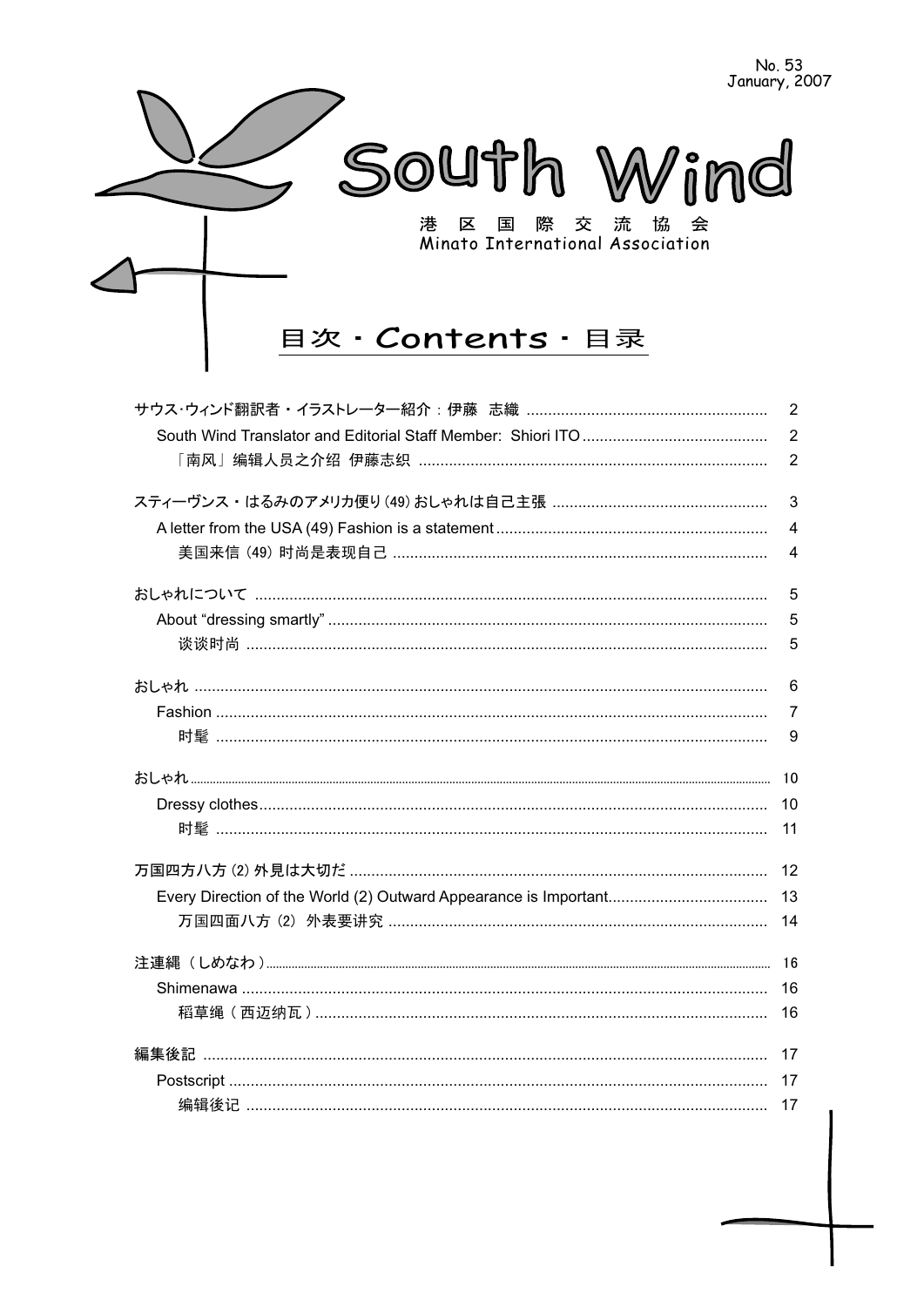# **・ サウス・ウィンド編集スタッフ紹介 ・ South Wind Editorial Staff** ・ ■ [南风] 编辑人员之介绍 ■

# **サウス・ウィンド翻訳者・イラストレーター紹介:伊藤 志織**

No. 52から挿絵、エッセイ、テーマ発案、英訳などのお手伝いをし ています。10 歳から約 10 年をケニヤ、マレーシア、香港で過ごしました。 好きなおしゃれは 'simple beauty' です。



### **South Wind Translator and Editorial Staff Member: Shiori ITO**

My drawings and essays appeared in South Wind (SW) No. 52 and I helped decide the theme and translated articles into English for SW No. 53. I lived in Kenya, Malaysia and Hong Kong for ten years from the age of ten. My favorite fashion is of 'simple beauty.'

# [南风] 编辑人员之介绍 伊藤志织

从 No. 52 开始参加作成本刊的活动, 例如插图, 小品文, 题目提案, 英译等等。 我自己从10岁在肯尼亚,马来西亚,香港度过了约10年。 喜欢的好打扮是'simple beauty'。

[翻译:古川 智子]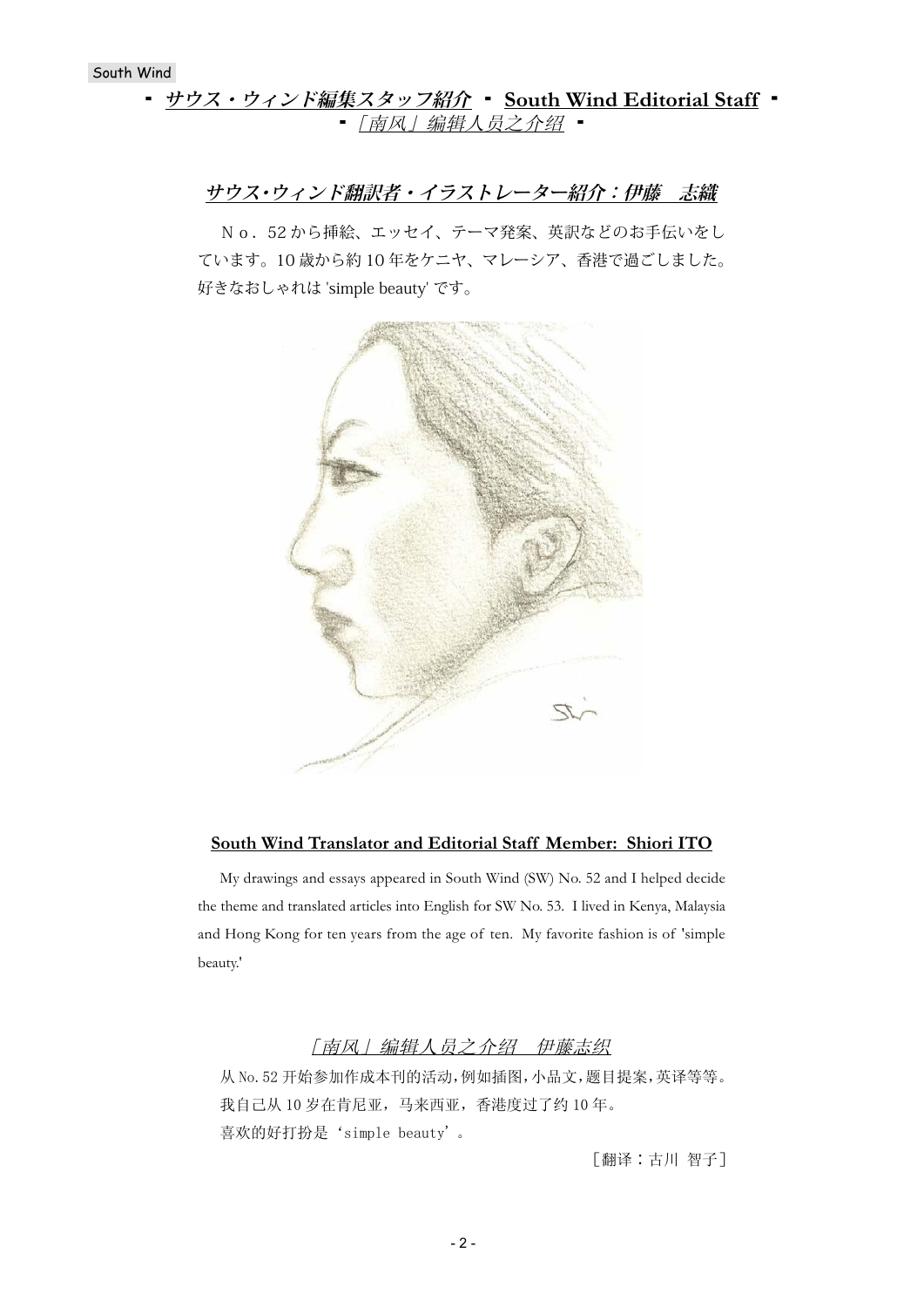# **スティーヴンス・はるみのアメリカ便り (49) おしゃれは自己主張**

スティーヴンス・はるみ

[2006 年 11 月 24 日 ] おしゃれ、と言うとまずほとんどの人が装いの ことを頭に思い浮かべるのではないだろうか。その 昔、アパレル業界で仕事をしていたこともあって、 私もやはりおしゃれと言えば第一に服のことを考え る。しかしながら、おしゃれというのはどんな物を 食べるか、どんな車を運転するか、どんなバケーショ ンを過ごすか、とういうことにも当てはまるものだ。

 実際、おしゃれというのは私たちの生活のほとん どすべての分野に入り込んでいる。おしゃれとは視 覚に訴えるものだけではなく、概念、姿勢、哲学に も入り込んでいるものではないだろうか。と言うよ りむしろ、概念、姿勢、哲学があって、おしゃれが 生まれてくるものなのだ。おしゃれとは結局は自己 主張の手段なのだから。

子どもの頃、映画を観に行くとか、百貨店へ買 い物に行く、というのは特別な時だけに着ることが 許されたよそ行きの服を着る機会であった。近所の 食品店に行くには綺麗な服を着ることは許されない が、電車に乗って映画館や百貨店へ行く時はそれが 許されたのである。思い起こせば、私の母にとって も日ごろの家事から逃れて綺麗な服と香水に身を包 む少ない機会であったに違いない。その後、十代に 突入すると、私はジーンズと暗い色彩のティーシャ ツに魅せられてしまった。母と一緒におしゃれをし て買い物に出かけると、母はピンクのような柔らか

い色彩の服を私に買おうとしたのだが、私が魅かれ たのは女性らしくない色ばかりだった。しかし、私 の服の選択はおしゃれに対して無頓着だった結果で は決してなかったのである。母はよく、私のタンス を開けては暗い色ばかりの私の服にため息をついた ものである。でもそれは、私なりにこだわりを持っ て選んだ服ばかり。擦り切れたジーンズと暗い色の トップ、これが私のファッションを通しての自己主 張だったのであろう。

日本の社会で育つ女の子として、私は伝統的な日 本女性になることを拒み続けていたように思う。そ の当時、社会は私に大人になったら夫や子どものた めに料理や掃除をする良き妻、良き母になることが 私の役目と言っているように思ったものだ。学校で は家庭科の授業が大嫌いで、料理やお裁縫など絶対 に習いたくないと思ったのである。私のために用意 されていた型にはどうしても入りたくなかった。だ から綺麗な服や女らしい服を着たくなかったのかも しれない。

あれから、私のおしゃれを通しての自己主張は 随分変わった。未だにピンクの服は苦手だが、明る い色の服や、黄色などの柔らかい色も着る。今でも ジーンズが大好きだが、ときどき女性らしい服も着 る。そして今は料理も大好きだ。アメリカに来てか ら、そういう服を着ることも、料理をすることも、 しなければならないからではなく、自分の選択なの だという概念、姿勢が持てたからであろう。

# **日本語で話す会 / "Let's Chat in Japanese"**

港区国際交流協会では、日本語を勉強していても実際に話す機会がない外国人の方、新しく友だちを つくりたい、話題に興味をお持ちの外国人の方を対象に「日本語で話す会」を毎月1回、土曜日に開いて います。LCJ ボランティアスタッフがお待ちしております。ぜひ一度、ご参加ください。

日にち: 2月17日 (土)、3月17日 (土) 4月14日 (土) 午前11時~午後12時30分

場 所: 三田 NN ホール スペース D (港区芝 4-1-23)

If you do not have any opportunity to speak it out in spite of studying Japanese, or if you want to make friends, and have an interest in discussion/exchange of opinions, you are welcome to join our LCJ, "Let's Chat in Japanese," meeting. Let's have great fun chatting in Japanese!! Feel free to join us.

Date: Saturdays, February 17, March 17 and April 14

Time: From 11:00 a.m. to 12:30 p.m.

Place: Mita NN Hall, Space D, 4-1-23 Shiba, Minato-ku, Tokyo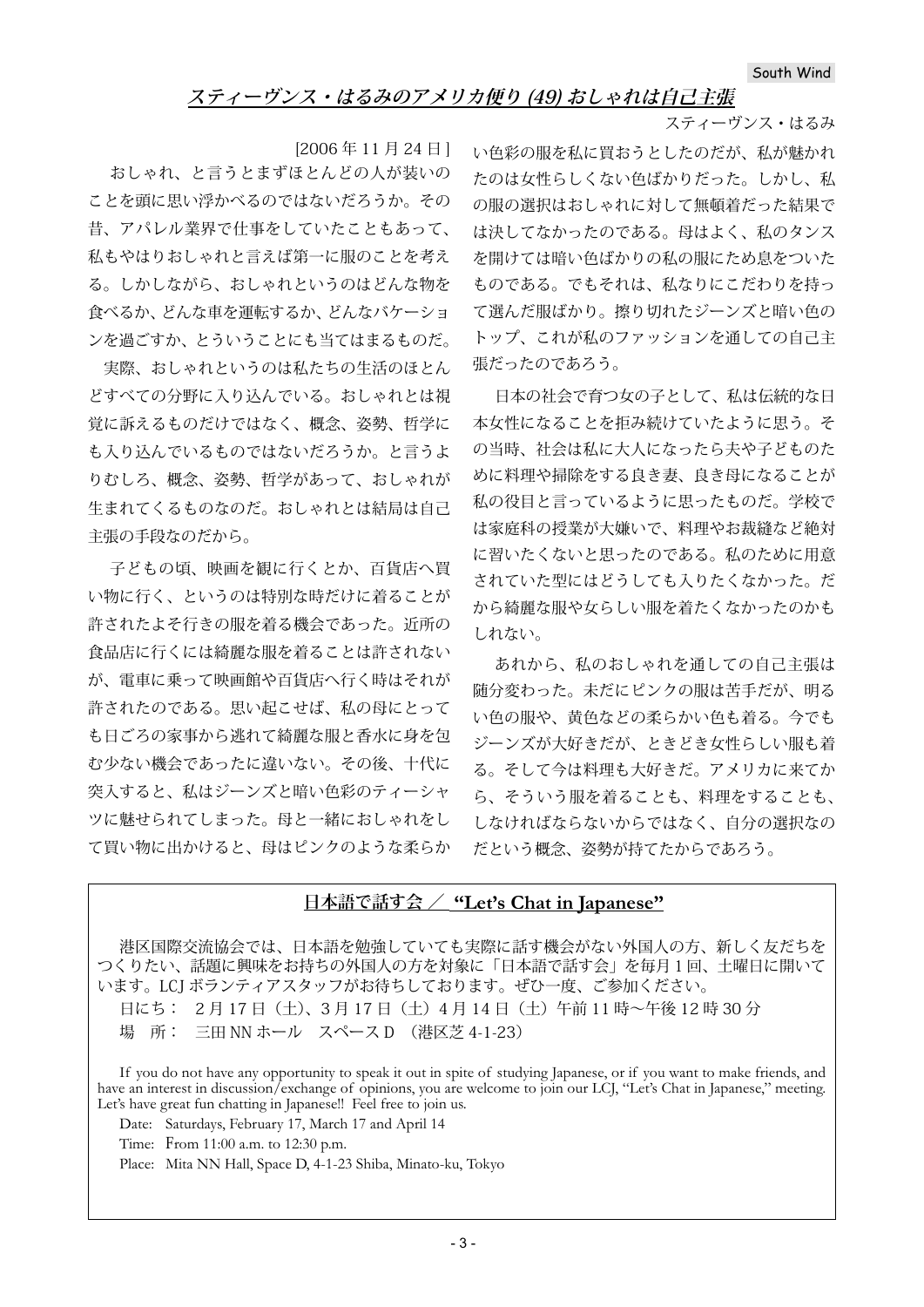#### [November 24, 2006]

When you say fashion or being fashionable, I believe that most of us immediately think about clothes. I once worked in the apparel industry, and I too think about clothes first when it comes to fashion. However, fashion is in the food you eat, the cars you drive, how you spend your vacation, etc. In fact, fashion is a part of every aspect of our lives. Fashion is not only applied to something visual but also to your concept of, attitude to or philosophy on life. It is better to say that most visual fashion we know is the result of having a certain concept or philosophy. After all, fashion is a statement.

I remember when I was little, going to see a movie or going to a department store was an opportunity to wear nice clothes that were only for special occasions. Going to a grocer's shop around the corner did not justify wearing pretty clothes but riding a train to go and see a movie or going to a department store did. When I look back, my mother must have looked forward to those occasions to escape from mundane housekeeping work and wrap herself in a pretty dress and perfume. When I entered my teenage years, I fell in love with jeans and dark-colored t-shirts. When we were out for this ritual mother-daughter shopping, my mother used to insist on buying me clothes in soft colors like pink. But I was always drawn to not so feminine colors. However, my choice of clothes back then was not because I did not care for fashion. My mother used to open my chest of drawers and sigh over my wardrobe which consisted of nothing but dark colors. I believe that worn-out jeans and dark colored tops was my fashion statement.

Growing up in Japan as a girl it seems that I always resisted the idea of being a traditional Japanese woman. At the time I felt as if society was telling me that my job was to become a good wife and mother who could cook and clean for her husband and children. I used to hate home economics class at school. Cooking and sewing were the last things I wanted to learn. I did not want to grow up to fit into this mold that society had prepared for me. Perhaps that is why I didn't want to wear anything feminine or pretty.

My fashion statement has since changed. I still don't like to wear pink very much, but I do wear bright colors and soft colors such as yellow. I like to wear something feminine from time to time, though jeans are still my favorite. And I now love to cook. I think this is because since coming to the States I have been able to develop a certain concept or attitude and say that I wear these clothes and cook because I choose to, not because I am supposed to.

# 美国来信 (49) 时尚是表现自己

Harumi N. Stephens

 $[2006 \n45 11 \n424 \n61]$ 

说起"时尚",大部份人会联想起"打扮"吧。我 以前在服装行业工作过,所以我首先联想的是衣物。 但时尚同时也指吃什么、开什么车、怎样休假等。实 际上"时尚"渗入我们生活的几乎所有领域。时尚不 仅诉诸于视觉, 而且深入至概念、姿势、哲学。或者 可以说,因为有概念、姿势、哲学,所以产生了时尚。 归根结府, 时尚是表现自己的手段。

童年时代,去看电影、去百货商店购物等特别的场 合,可以穿上外出穿的衣服。但到附近的食品店就不 可以穿漂亮衣服, 只有乘电车去电影院和百货商店时 可以穿。回想起来, 这时我母亲无疑是摆脱日常家头 细务, 穿上漂亮衣裳, 撒上香水的极少的机会。后来, 我到了十多岁时, 吸引我的是牛仔裤和暗色的T恤。 和母亲一起外出购物时, 母亲总想给我买如粉红那样 色彩柔和的衣服,但吸引我的都是非女性化的色彩。 母亲常打开我的衣拒, 对着那些暗色衣物叹息。但这 都是我特意选择的。磨破的牛仔裤和暗色上衣,这大 概是通过时尚表现我自己吧。

虽然我是日本社会培养的女孩,但我一直拒绝成为 传统的日本女性。当时的社会告诉我, 你长大以后就 为丈夫和孩子做饭, 打归卫生, 做个览气良母, 这就 是你的任务。我很讨厌学校的家庭科目,绝对不想学 习烹调, 裁缝。

我无论如何不想进入社会为我准备好的这个框框。 可能因为如此,所以不愿意穿漂亮的女服吧。

从那以后, 我继续通过打扮表现自己。而自己也有 了很多改变, 现在虽不太穿粉红的衣裳, 但也穿色彩 明亮的, 如黄色等衣服了。现在仍喜欢牛仔服, 但也 常穿女性化的服装, 现在也很喜欢烹调了。来美国以 后, 我穿这样的衣服, 做饭, 这些并不是谁规定我必 须做,而是我按自己的概念选择的。

[翻译:王菲]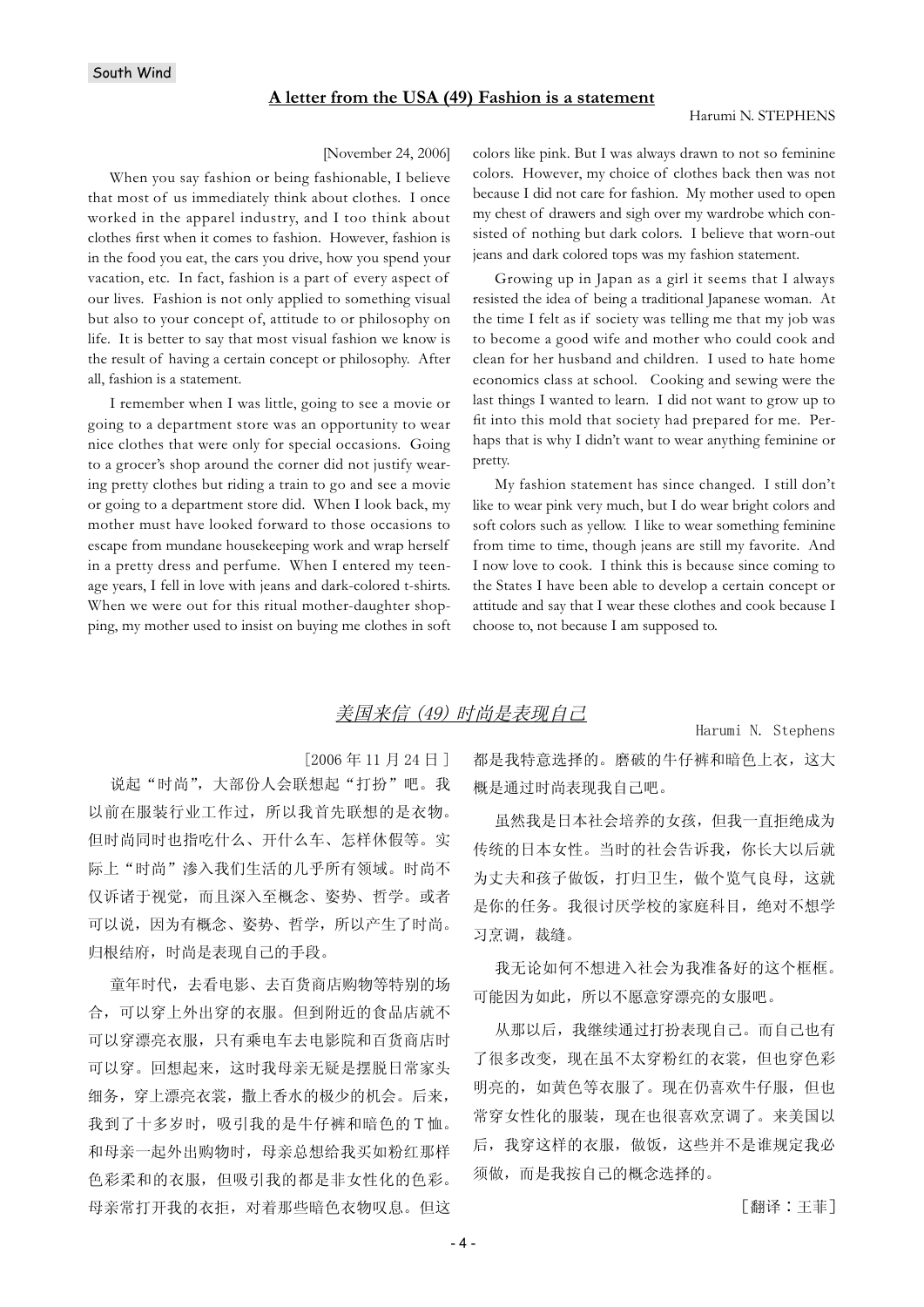## **おしゃれについて**

中尾 M. 豊恵子

[2006 年 11 月 22 日 ]

一言で「おしゃれ」というのはどれを基本に言えるのでしょうね。フォーマルからカジュアルまで、い ろいろと装い方はありますが、それぞれ約束事をわきまえての装いをすることこそ「おしゃれ」と言えるの ではないでしょうか。

ヨーロッパを旅行中、イタリアのホテル内にあるレストランで見かけたことがあります。半ズボンの男 性とタンクトップの女性が入店を断られていました。ヨーロッパにはドレスコードが厳しいホテルやレスト ランがあります。それはホテルやレストランが格式ばっているというばかりではありません。その店での食 事、会話、雰囲気を楽しんでもらうため、他の客に不快感を与えないために必要なことなのです。

とはいえ、半ズボン、タンクトップという姿がまったくいけないということではないのです。夏の屋外 でのバーベキューなどにはこうした装いこそが似つかわしく、フォーマルな装いはかえっておかしなもので しょう。

真におしゃれということは、TPO をわきまえた装いをすることではないでしょうか。

フォーマルがふさわしい場にカジュアルな装いで、逆にカジュアルがふさわしい場にフォーマルな装い で出かけ、気恥ずかしい思いをされたことはありませんか?

#### **About "dressing smartly"**

Toeko M. NAKAO

[November 22, 2006]

How can we say "dressing smartly" in one word? There are many forms of dressing from casual to formal and I believe "smart dressing" is the one based on certain premises agreed upon by everyone.

While travelling in Europe, one day in Italy I saw a young man in shorts and a young woman in a tank top rejected from entering a restaurant in a hotel. There are many hotels and restaurants in Europe where dress codes are very strict. This is not because they stick to formalities but because they want to keep other guests feeling comfortable. They want their customers to enjoy food, conversation and atmosphere and they do not want to make other parties feel uneasy.

This does not mean shorts and a tank top are totally wrong. They would fi t at an outdoor barbeque party in summer and in a case like this, formal dress would be totally out of place. I must say that real smart dressing is based on good knowledge of TPO (Time, Place, Occasion).

Have you ever been embarrassed at turning up at a party in casual dress when other guests were in formal dress, or the other way round?

[Translated by: T. NITTA]

#### 谈谈时尚

中尾M. 丰惠子

 $[2006 \n45 11]$  月 22 日

「时尚」简单的一句话究竟指的是哪一种时尚。从盛装到便装、打扮方式各种各样、但根据场合不同打扮也 不同是不是就是所谓的「时尚」?

在欧洲旅行的时候, 曾在意大利餐厅看到这样的情景。穿着短裤和宽松式便装的男女被拒绝进店用餐。因 为在欧洲要在高级餐厅或饭店用餐要穿晚礼服才能进店。因为这关系到旅馆及餐厅的体面,也为了考虑到在店 内进餐的客人能高高兴兴地边用餐边会话,即不要给别人带来不愉快的感觉所必需的礼节。

尽管如此, 穿短裤、宽松式便装的人一点儿也没有倒也未必。夏天在屋外野餐之类的时候比盛装更合适的 当然是便装了。

真正的时尚指的不就是如上所说的吗?该盛装出场时却穿着便装,该便装的时候却盛装,这样的话连自己 也会感到羞愧,难道不是吗?

「翻译:王晓菁]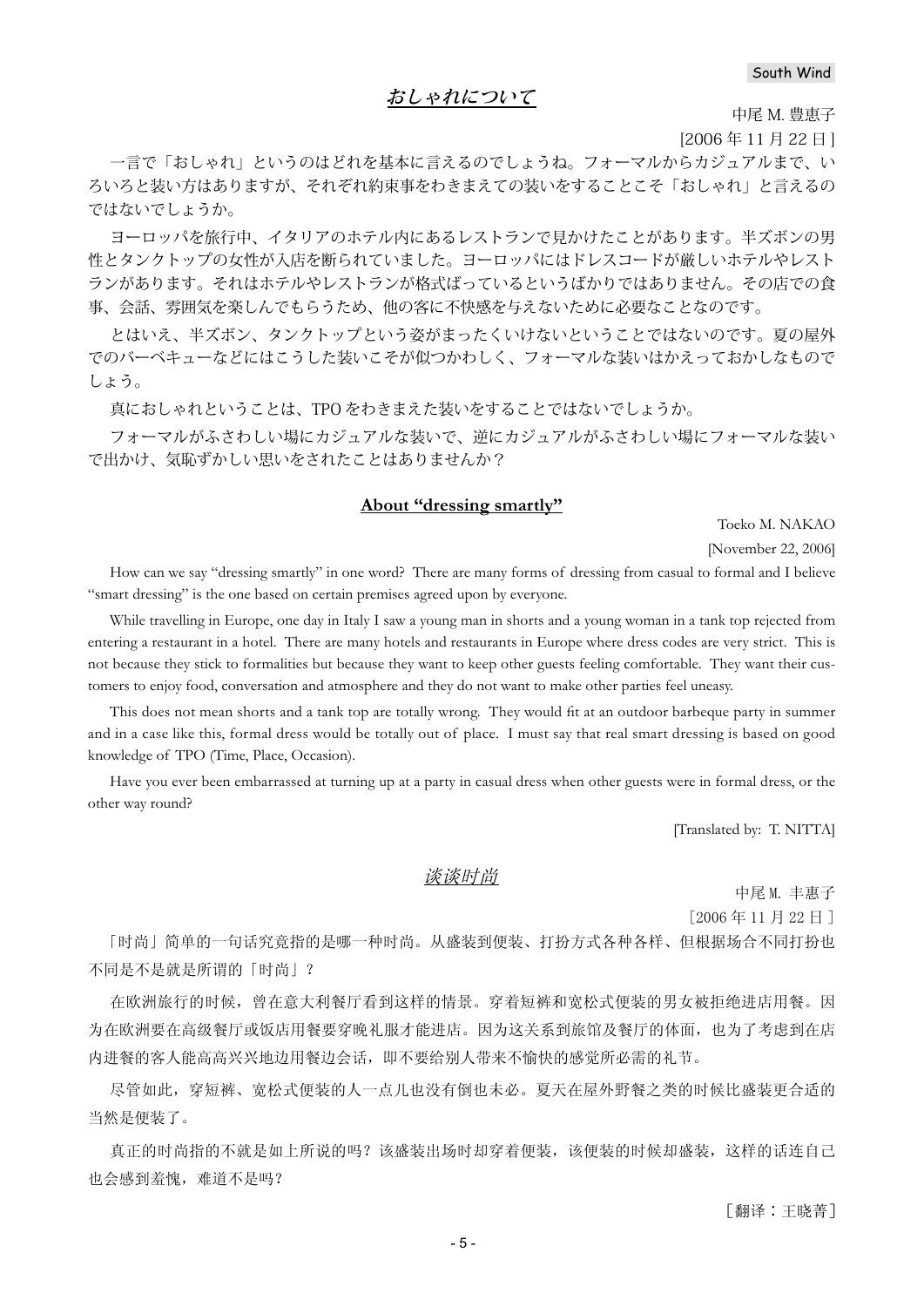[2006 年 11 月 28 日 ]

中国の諺に『江郎、才尽ク』というのがある。 文才が衰えてくることの喩えだ。去年から無理な投 稿をしてきた僕はまさにそのいい例で、持っている ネタはほぼ使い尽くしてしまった。おまけに今回の テーマは「お洒落」。余計に難しい話だが、文才が 尽きた「江郎」になるのは嫌だ。むしろ僕のような おのぼりさんこそ、多くのお洒落を見てきたはずだ と思って今回の文を書いてみた。

少年時代は田舎の大学施設で過ごした。キャンパ スでは、花柄スカ-ト姿のお嬢様というだけで、も うそれはとてもお洒落な人だった。

大学もそこへ進んだが、流石に全国の大都市から 若者が集まって来ていた。それでも、夏の海辺には、 ビキニ姿の女性さえ居なかった。男子学生でも、サ ングラスをつけているだけで十分にお洒落だった。

いまの時代なら、相当うまく選ばない限り、ス カートが花柄なだけでは絶対ダサイと言われる。サ ングラスをつけるにしても、周りの雰囲気に合って いないと、怪しい人に見られてしまう。僕が大学に 居たころは、お洒落に敏感のはずの若者でも、服や 化粧でお洒落をするのは珍しかった。少なくとも 1 歳上で同じ学部の姉貴は、鮮やかな服も持たず、化 粧もしていなかった。

あの時代では、お洒落と言うと、映画や舞台に限 られていた。家にあったお洒落が関係しそうなもの は、アマチュアでダンスをしている小母さんの写真 だけだった。お化粧と言っても、少し頬紅をつけて いる程度だった。

十数年前、僕は憧れの東京にやってきた。同じ 田舎出身の先輩は、決まって「こいつは田舎の田 舎からきたやつだ」と僕を紹介した。おのぼりさ んから変身したい僕は、都心に近い勝鬨橋すぐそば のマンションを借りた。晴海通りに沿って銀座へ歩 いて行っても 20 分と掛からない場所だった。しか し、僕は歌舞伎座の先の昭和通りを越えても、銀座 通りだけは通れなかった。それでも、築地から、新 橋演舞場と歌舞伎座に出入りする女性は美しく見え た。着物をまとった奥様たちが草履を穿いて歩く姿 は、僕にとってはもう堪らなくお洒落だ。僕は銀座 を遠慮し、遠回りして、日比谷公園まで行った。帝 国ホテルと宝塚劇場に挟まれた通りでは、たまに宝 塚女優を見かけた。周りで騒ぐファンを見て、超人 気スターだと気づいた。田舎者の僕はあの時、「もう、 お洒落の極致を見たぞ」と感激したものだ。

家内と娘は僕より 5 年遅く日本に来た。さすが、 大都市北京の大学で勤めた家内は、お洒落を求める 勇気がある。彼女に連れられ、僕は遂に歌舞伎座の 前を超えて、和光ビルと三越デパートのある交差点 まで行くことができた。

とは言っても、僕たちのようなサラリーマン家

庭では、高価なブランドヘ手が届かない。女性にプ レゼントするなら銀座かねまつだと友人に言われた が、僕はそこまで高いものを買えない。幸い銀座ワ シントンには、僕でも買える靴があった。ワシント ンの店員はおのぼりさんにも優しかった。ワシント ン本店が改装中だったので、臨時店舗で買い物をし た。臨時店舗は五丁目の本店からだいぶ離れていた のだが、帰りに本店前を通りかかると、いきなり「あ りがとうございました」と声を掛けられて驚いた。 ワシントンの案内の方に、店の紙袋を見られたのだ ろう。なんて素敵な町だと思った。

子どもの友人には、バーバリー尽くしのお嬢様も いる。でも僕は子どもに伊東屋の文房具ぐらいしか 買ってやれない。しかし娘の自慢は、APPLE ストア 銀座で買った一番古いタイプの iPod だ。僕にして みれば、昔はオタク世界の者にしか分からなかった かじられた林檎。それが今や最高のお洒落だ。けれ ども、ルイ・ヴィトンの小さい財布にも及ばない価 格で、僕でも買えた。今の流行のお陰で、これをお 洒落と言っても、文句は言われないだろう。

伝統、モダン、日本、西洋をコンパクトにした銀 座は、僕にお洒落な日本を見せてくれた。

ここまで気のむくままに書いてきたが、僕は少し 調べてみた。

とあるネットリサ-チによると、「おしゃれな国 と聞いて、あなたはどの国を思い浮かべましたか。」 の答えの1、2位はフランスとイタリアである。こ のアンケートの対象は、男女 10 代から 60 代だっ たが、1 、2 位の結果は驚くほど一致していた。

欧州へ行ったこともない僕には、ピンと来ない気 もするけれど、納得するしかない。

イタリアと言えば、グツチ、プラダ、アルマー ニ、フェラガモ等々。フランスと言えば、シャネル、 セリーヌ、エルメス、カルティエ等のブランドがあ る。この両国はファッションの発信地である。お洒 落を商売にする方には、無視できない国だ。でもそ のファッションに市場を提供している日本も、お洒 落な国のはずである。

語源由来辞書によると、「おしゃれ」とは、『化粧 や服装など身なりに気を配ること。美しく装うこと。 また、そのような人』。漢字で「洒落」と書くのは、 心がさっぱりして物事にこだわらないさまを意味す るそうだ。

なるほど、化粧や服装を極める宝塚女優や歌舞伎 俳優以上に、お洒落の表現ができる人たちはいない だろう。そういえばイタリア人やフランス人は、な んとなくものごとにこだわり過ぎないような気がす る。しかし、ブランドものが買いやすいとしても、 お洒落になるのは容易ではない。例えば、一流デザ イナーのオートクチュールでは、かなり厳しくモデ

(次ページへ)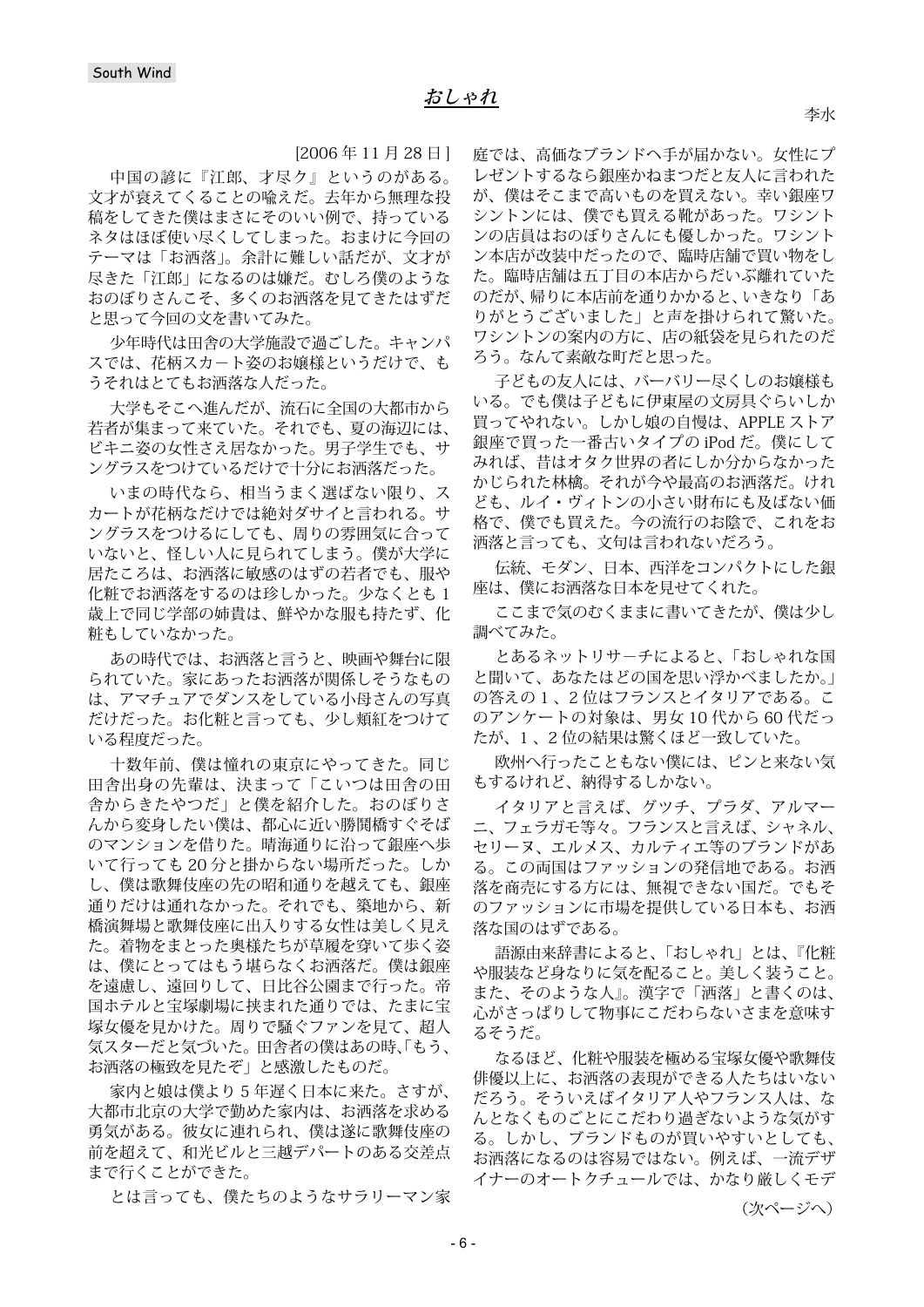ルさんを選んでいるにも関わらず、一流の衣装のお 洒落を表現できない場合がある。

また、化粧でお洒落を極めることができる一方、 下手な化粧で美人を殺してしまう場合もありえる。 宋代の蘇東坡の詩句『西湖ヲ把ッテ西子ニ比セント 欲スレバ、淡粧、濃抹、総テ相宜シ』は、究極のお 洒落を言葉にしたものだ。西子は伝説の美女、西施 のことである。お化粧をしないはずはない。西湖も 人手が加えられているが、造作の痕跡はあまり見え ない。共にさりげない美を見せてくれているのだ。

西湖十景の一つである白堤は、京劇の名作「白蛇 伝」の白娘子が入水した所といわれている。白娘子 は無類の美人として有名だが、京劇での彼女の化粧 は何世代も変わらず白一色だ。

僕は昔から映画、舞台にしかお洒落を見たこと がない。今でもたまに芸能人のお洒落に注目する。 例えば、セレブを売りにしている芸能人は、頑張っ ているが、お洒落まであまり感じない。僕から見る と、彼女たちの振る舞いから余裕が伝わってこない のだ。

しかし、夏の甲子園を盛りあげてくれた早実高 校の斉藤選手は、お洒落の手本を見せてくれた。緊 張が高まる試合中にも変わらず、この若者がたたま れた青いハンカチを使う姿は、自分とチームメート を落ち着かせ、観衆にも鮮やかな余裕を見せた。あ る意味では、あの青いハンカチをブランドにしてし まったほどのお洒落だった。

僕自身は、今も昔一人で日本に居た時と変わらぬ 正真正銘のおのぼりさんだ。が、家族が揃ってから 精神的な余裕ができて、上品な人たちが溢れる銀座 を平気で散歩できるようになった。

衣装や化粧をお洒落にするのは必須条件だが、お 洒落は、衣装や化粧以上のものをさりげなく伝える ものだ。さらに周囲に余裕を与えることができたら、 それこそが最高なお洒落だ。

ここまで書いてきて、自分でも驚くほど、お洒 落を再認識した。万が一この投稿がお洒落な編集ス タッフたちに認められたら、僕も「江郎」にはなら なくてすむだろう。

#### **Fashion**

LI Shui

#### [November 28, 2006]

In China, there is a saying "Jianglang writes himself out." It refers to a writer who almost exhausts his writing ability. The saying exactly refers to me as I have written myself out through contributions (to SW) since last year. What's more, the theme given to me this time is "fashion" which is outside of my field. Nevertheless, I thought it over again as I did not want to be another Jianglang and thought that a country boy like me might have a different observation on new "Fashion." Thus, I bravely volunteered to write again.

I passed my boyhood at a college campus in the remote countryside. At the campus, a girl who wore a skirt with flowers printed on it was considered sufficiently fashionable. I entered the college, at the campus on which I spent my boyhood. In the college, there were many students from big cities all over the country. Yet, it was almost impossible to see a girl in a bikini at the seaside in the summer. The boys who just wore sunglasses were considered dandies.

Today, a girl may be called a hick if she wears a skirt with a simple flower pattern unless the pattern is carefully selected to match with the environment. A guy who wears sunglasses may be seen as shady unless it fits with the atmosphere. On the college campus in those days, it was rare to see students dressing up in dandy clothes or girls wearing cosmetics. My one-year-older sister was in the same faculty of the same college, just a year ahead of me. As far as I

remember, she never had fancy dresses or used cosmetics. Fashion seen in those days was limited to movies and stage shows. At my house, the only a sign of fashion, if it could be called so, was a picture of my aunt who practiced dancing with a slight touch of rouge on her cheeks.

I came to Tokyo—the city I dreamt of for a long time some 10 years or so ago. A senior in my college days, a native of the countryside like me, was in Tokyo. He took me around and introduced me to friends as a country boy from a far remote country. Wishing to convert myself into a city boy, I rented a room in a building near Kachidoki Bridge close to the center of Tokyo. The apartment was just a 20-minute walk from Ginza crossing via Showa-dori (street). Yet, I was not brave enough to go through Ginza-dori after passing Kabuki-za (Kabuki Theater and Showa-dori. While it was some distance from Ginza, the ladies visiting Shinbashi Enbujo and Kabuki-za were sufficiently beautiful. Women decently dressed in Japanese kimono with matching sandals were seen to be the height of fashion.

Refraining from going through Ginza, I detoured and walked to Hibiya Park. On the street between the Takarazuka Theatre and the Imperial Hotel, I had a chance to meet Takarazuka actresses once in a while. I noticed that they were considered superstars by the sudden gathering of people. Such a scene often gave me, an old country boy, a feeling of excitement to see and feel the latest fashion.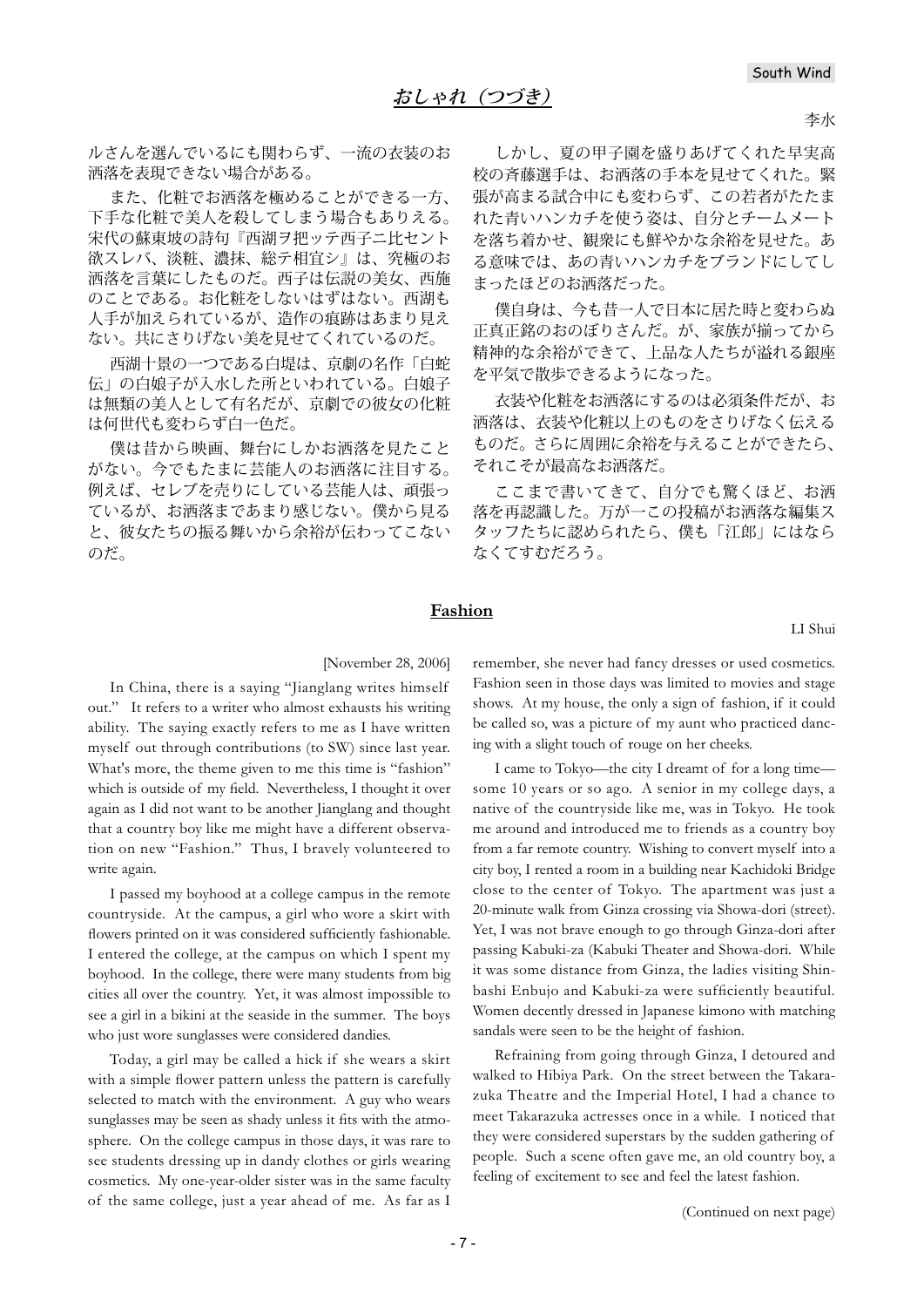My wife and daughter joined me in Japan 5 years or so later. Since my wife had experience working in a college in Beijing, the capital and one of the biggest cities in China, she was, as expected, brave enough to run after fashion. Walking behind her, I finally crossed to the Kabuki Theatre and to the crossing where the Wako Bldg. and Mitsukoshi Dept. store stand, the center of Ginza. Nevertheless, these famous stores with the highest prices are far from our reach. I had a tip from my friend before that Kanematsu in Ginza was the place to buy a present for your lady. Sorry! No dice! Fortunately, we found a shoe store nearby, called "Washington" and prices seemed more moderate and closer to our reach. The main store of "Washington" was being renovated and we were led to a temporary store. All the sales clerks were kind to us "out of country" guests and we bought some shoes. On our way home, we passed through the main store of "Washington." All of a sudden, a gentleman standing in front of the store called to us and said "Thank you so much." We were surprised and soon noticed that the shopping bags we had were from their store. How enchanting and wonderful the town and people are!

My daughter has a friend clad in Burberry. For us, a family of salaried workers, these brand goods are far from our budget. The most we can buy is stationery from "Ito-ya." What my daughter is proudest of is the oldest type of iPod I bought for her at the Apple Store in Ginza. The logo of the bitten apple which was known only by *otaku* (geeks) before, is the most advanced fashion today. I bought it at a price less than a small Louis Vuitton purse. Nobody will complain to me if I say it is the latest fashion, the logo of the bitten apple, in view of the recent trends. The Ginza seems to me a combination or mixture of traditional, modern, Japanese and European and represents the latest fashion of Japan. I have been writing randomly so far and at this point, I wanted to examine some other aspects.

There is a net-research questionnaire recently made by a certain group. "Which country do you think is the most fashionable?" was the question. The first and second were France and Italy. The questionnaires were sent to both men and woman between their teens and their sixties, and the results are surprisingly similar among all ages. I have to accept the results though I have not been to Europe. Famous Italian brands are Ferragamo, Gucci, Prada and Armani and French brands are Chanel, Celine, Hermes and Cartier. These two countries are well known as the source of fashion in the world. For those who wish to make their business in fashion, these two countries cannot be overlooked. On the other hand, Japan is the country that provides the largest market in the world for fashion goods and therefore Japan should be called one of the most advanced countries in the world in the sense of fashion.

According to a language dictionary, the word fashion means "to pay attention to makeup and what one wears." To make up well is written in Kanji as " 洒落 " (share, or o-share in Japanese) and it means to keep oneself clean and not argue about anything. Really, not many people can compete with actors and actresses in Kabuki and Takarazuka in makeup or in costume. To think of it, French and Italian people seem to be open-minded and do not argue. On the other hand, easy access to these expensive brands does not mean that they are most advanced in fashion making. To be really fashionable is not easy to attain. For example, those designers of haute couture strictly select fashion models of the highest classes, yet often they cannot makeup or produce the highest results. While they select the most beautiful models, they might suppress their beauty due to poor technique in making up.

蘇東波 (So-Tou-Ba) in the age of Sou  $($  宋 ), described in his poem the highest standard of beauty or fashion. 「若把西湖比西子、濃装淡抹総相宣」(西湖ヲ把ッテ 西子ニ比セント欲スレバ、淡粧、濃抹、総テ相宣シ)。 Compare the beauty of the Lake Xihu with Xizi ( $\overrightarrow{E}$ ), both are most beautiful either in thinner or thicker make-up. Xizi (西子) is XiShi (西施) a beautiful lady in legend who lived near the lake. She must have made up daily. The lake Xihu had a human touch but the trace is not seen clearly. Both must have shown the highest beauty of nature without much trace of human touch.

White bank (白堤) is one of the 10 most beautiful scenic places around Lake Xihu and is said to be the place where the White Girl (白娘子) in " 白蛇伝 " (Story of the White Snake) went into the lake. The white girl is famous for her beauty and she appears on the stage always made up in white through many generations. I saw real fashion only on the stage and even today, I watch fashion or makeup being done by artists. For example, those entertainers known as "celebs" try to work hard but I cannot feel an edge or relaxation from them. I mean they are not fashionable.

On the other hand, the baseball pitcher of Waseda Jitsugyo, Mr. Saito gave us an example of the highest fashion. At the tensest point in the game, the young man took out a folded blue handkerchief from his pocket and slowly wiped away perspiration, which helped all his teammates relax. Even audiences had a moment of relaxation. I should say that the blue handkerchief was made a symbol, which should be called the highest fashion of the year.

I, myself, was still a pure country boy, when I first came to Japan. But when my family joined me, I began to feel some relaxation in my way of thinking. Today, I feel I can walk in Ginza where people with the highest fashion gather. To wear sensible clothes and modest make-up might be a necessity, but the fashion itself should be the means to tell to others more than that. If we can give a feeling of relaxation to those who see us, it might be the best fashion. At this stage, I seem to realize what the real meaning of fashion is. I might no longer be called Jianglang if this contribution of mine is accepted by the fashionable SW staff.

[Translated by: A. KUSHIMA]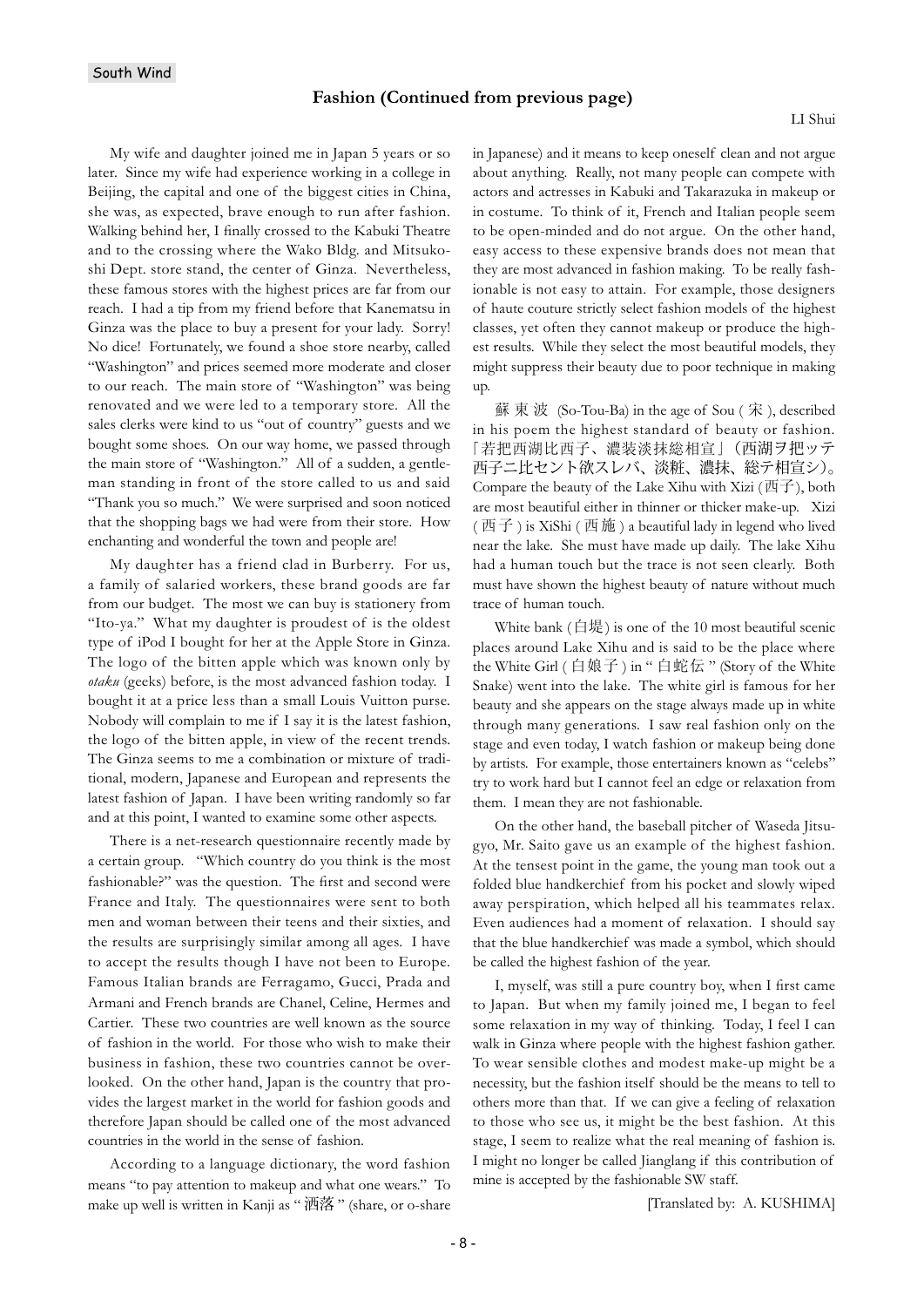李水

 $[2006 \n45 11 \n428 H]$ 

如果用我的例子解释中国的谚语"江郎才尽"的 话。从去年起勉强的投稿,把我有的素材几乎都用完 了。况且这次的标题是"时髦",对我来说就更困难了。 可我不想做"江郎"。相反象我这样的乡下人的眼中, 应看到更多得的时髦。因此我得以完成此文。

少年时代, 虽说是生活在大学里, 可那所大学位于 乡下。在校园里如果找到穿花裙子的女孩,那就是漂 亮的人了。青年时代进了同一所大学。从全国的大都 市聚集来许多的年轻人。即使这样,夏天的海边,也 没有穿比基尼泳衣的女性。偶尔有戴太阳镜的男学生, 那就非常潇洒了。

现在,如果不经心挑选裙子的花色,会被当作老冒。 如果不考虑氛围戴上太阳镜, 会使人感到可疑。大学 的时候, 既使是对时髦敏感的年轻友人, 也很少顾及 穿戴和化妆。和我同校的只比我大一岁的姐姐既没啥 漂亮衣服,更别说涂脂抹粉了。

那个时代的时髦局限于电影中, 舞台上。在我家, 唯一的时髦是业余舞蹈演员的姨母的照片。说是化妆, 也只不过是涂个红脸蛋罢了。

十几年前, 我来到了向往已久的东京。同是乡下出 身的先辈介绍我的台词是"这个家伙是从乡下的乡下 来的"。想摘下乡下人这顶帽子的我, 在东京都中心 胜关桥附近借了间公寓。沿着晴海路,到银座也不过 20 分左右。但是我状着胆也只敢越过昭和通路, 走到 歌舞伎座前,还不敢到银座路。

从筑地往银座看,看得见进出新桥演舞场和歌舞伎 座的漂亮女性。脚蹬木屐, 身穿和服的太太们的走路 姿势, 潇洒得不行。我避开银座, 绕远到日比谷公园。 在帝国宾馆和宝冢剧场之间的街道上, 有时看得到宝 冢女演员。只要看周围的影迷兴奋的样子, 就知道她 们是多么受欢迎的明星了。这个时候乡下人的感叹是 "时髦的顶峰也不过如此吧"。

妻子和女儿比我晚 5 年来日本。但是在大都市北京 的大学里工作过的妻子, 对时髦追求的勇气是我远不 可比的。在妻子的带领下,我终于超越歌舞伎座,走 到和光大楼和三越百货店的十字路口了。

象我们这样的工薪家族,伸手高价名牌还比较困 难。听说送鞋给女性作礼物的话,最好是金松牌皮鞋。 可我还买不起。有幸的是银座华盛顿鞋店有我买得起 的鞋。华盛顿店的服务员对乡下人也很客气。华盛顿 店重新装修时, 我们在临时店铺买了鞋。回家路上, 令我们吃惊的是, 在远离临时店铺的银座 5 丁目本店 附近突然有人大声对我们喊「谢谢」。原来是装修中 的本店服务人员。他一定是看见了我们拿的银座华盛 顿店的包装袋。这里的服务态度也太好了。

我女儿有个全身名牌的朋友。可我只能给孩子买几 件伊藤屋的文具。但是我女儿有在银座苹果商店买得 最古典的 iPod 。对我来说那个被咬了一口的苹果商标, 是我们这样的技术人员最高的洒落。而且用买路易维 等最小的钱包的价格, 就能卖一台。现在流行 iPod,

即使把这个烂苹果说成是洒落, 也不会被抱怨吧。

集成了传统, 摩登, 日本, 西洋的精华的银座, 让 我看到了洒落的日本的一角。信马由缰地写到这里。 我还是调查了一下。

据网上的民意测验。"关于洒落的国家, 你能想到 是哪个国家?"的回答的1,2位是法国和意大利。这 个调查的对象包括男性,女性。年龄是从10岁到60 岁的各个年龄段。然而1,2位的结果令人吃惊地一致。

说实话, 我连欧洲的边都没去过。虽然丈二和尚摸 不着头脑。可也不得不服气。 提起意大利, 有古奇, 普拉达, 阿玛尼, 费拉哥莫等的名牌。

提起法国, 有谢纳, 赛琳娜, 赫米斯, 卡地亚等的 名牌。

这两个国家是新款时装的发信地。是做时装生意的 商人无法忽视的国家。而提供时装市场的日本,无疑 是可以被称为一个洒落国家。

根据词源由来辞典, 洒落是精心化妆或者讲究穿 戴。洒落意味着美的装束, 或者穿戴优雅的人。汉字 "洒落",有心境淡泊,不拘小节的含意。

的确, 歌舞伎男演员和宝冢女演员, 通过服装和化 妆把洒落表现得淋漓尽致, 无人可比。意大利人和法 国人也今人感到不拘小节。

但是名牌易买, 洒落不易。甚至一流的设计师的 高级服装店, 也非常严格地挑选模特。即使这样, 也 常常无法表现出一流服装的洒落。

另外, 化妆可以表现洒落, 但是水平不高的化 妆可以让美人变丑。宋代蘇東坡的诗"若把西湖 比西子,濃装淡抹総相宜"是洒落的最佳解释。西 子不可能不化妆。西湖也经过人工雕琢。然而 几乎看不出造作的痕迹,若无其事地表现着美。 西湖十景中的白堤, 是名京剧白蛇传里的白娘子投 水之地。白娘子无疑是极致的美人,但是她在京剧里 的化妆几代都是不变的白一色。

过去我只能在电影中, 舞台上欣赏到洒落。现在偶 尔也注意艺能人的时髦。比方说, 电视里以奢华为特 色的艺能人的确很努力,但是她们的时髦几乎表现不 出洒落。在我看来,她们表现不出洒落的游刃有余部 分。

但是今夏的甲子园中学野球比赛中, 早実高中的斋 藤选手给出了一个洒落的范例。这个非凡的年轻人在 紧张的比赛中镇静自若,用叠得整整齐齐的淡兰色手 绢擦汗。队友们也随之冷静起来。让观众感到游刃有 余。从某种意义上说, 是这个小伙子使那种淡兰色的 手绢成了名牌。

在日本, 我过去一个人的时候是, 现在也是一个正 宗乡下人。但是家族团圆让我感到精神上游刃有余, 即使是在满街高雅之士的银座也敢溜达溜达了。

漂亮的服装和精致的化妆是洒落的必要条件。时髦 的人如果若无其事地, 把超越服装和化妆的东西传达 给周围的人, 那才是最高尚的洒落。

写到这里, 我吃惊地再认识了洒落。万一被洒落的 编辑认同, 我便可以庆幸自己没有变成"江郎"了。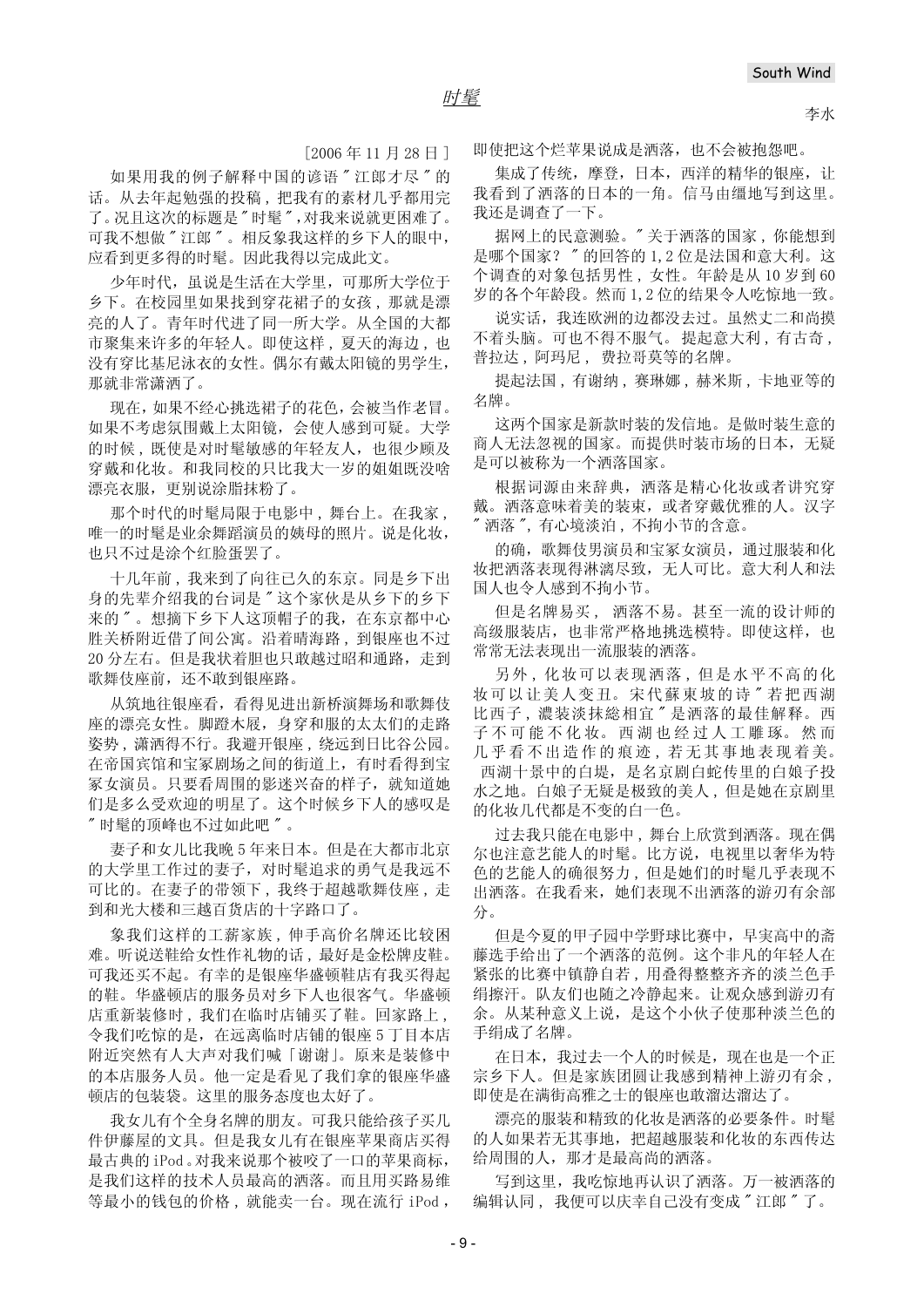[2006 年 11 月 20 日]

TPO という言葉がある。おしゃれするにも時間、 場所、場合を考えなくてはいけない。小学生のころ 担任の誕生日会や式典には親に言われたとおり晴れ 着『おしゃれ』で登校した。しかしクラスメートか らは〔自分の誕生日会でもないのになんでいい格好 するのか、お嬢様だ〕と言われ疎外され幼心に傷つ いた。母は特別な日なのだからおしゃれをしなくて はいけないと考えたのだろう。今は賛成できるが当 時の私は周りと違う=仲間はずれにされるのが嫌で 周りに服装を合わせようとした。

現在は多くの若者が服装=個性の主張と考え自 分の感性でおしゃれを楽しんでいる。だが実際はト ラッド系、お嬢系などと数種に分類できてしまう。 また自分なりにこだわりを持った服装でも周りとあ まりにも異なれば白い目で見られる。

国境を多くの国と面し、人種も多様な価値観が受 け入れられる海外は自分の着たいもの、これと思う

もので目いっぱいおしゃれを楽しめるものと思って いた。先日ヨーロッパ圏アーティストたちの展示即 売会に行ったときのこと。あるアーティストが、日 本はおしゃれが自由にできてうらやましいと言って いた。彼女が言うにはオーストリアでは自分の感性 で目一杯おしゃれをしていても周り(マジョリティ) と異なっていると白い目で見られるそうだ。日本は 島国であり他民族との関わりが歴史上も少なく、少 数派の価値観=奇妙なものという関係はある程度納 得できるが、ヨーロッパでさえ多数の意見=正当と いう関係が成立していることに驚いた。

おしゃれは自分というものがしっかりと確立さ れ初めて成立するものだと思う。どんなに流行でも、 高価でもまた自分のイメージにまかせ着飾っても自 分に似合わなければダサいのだ。おしゃれといわれ る人は皆自分なりのこだわりを持っている。老若男 女問わずおしゃれな人は輝いている。おしゃれ人に なるには自分をもっとよく知ることが大切だと思う。

#### **Dressy clothes**

#### Izumi YAMAMOTO

[November 20, 2006]

As you know, there is an expression, "TPO," (Time. Place, Occasion). Even when dressing oneself, it's often necessary to consider time, place and occasion. I remember that when I was an elementary school girl, I used to go to school in my best or "dressy" clothes at my parents' recommendation on occasions such as the birthday party of our class teacher and other ceremonies. However, when I was asked by my classmates "Why do you dress up even though it is not your own birthday party? You look like a prima donna," my childish heart was broken and I felt like an outcast. I guess Mother just wanted me to be dressed up on those special days.

Now I agree with that idea, but in those days I tried to match my clothes to those of my neighborhood friends in fear of being thought "different," which would result in my being left out.

Many young persons currently wear dressy clothes with their own sense of style, thinking that the style is a way asserting their individual characteristics. However, clothes can really and finally be classified into several kinds such as traditional dress, or styles worn by rich people. Even if clothes are chosen with care, they are regarded with hostility if they are too different from those of others in the neighborhood. I have always thought that persons who live in many overseas countries bordering on foreign countries can

easily accept the diverse senses of values of various races and can enjoy their dressy clothes as they wish and other specific things. On the contrary, the other day when I went to an exhibition and sale held by artists from the European sphere, a certain artist said "I envy Japanese who can freely enjoy their dressy clothes." She added that in Austria even if a person dressed up most carefully in his/her own style, the person would generally be regarded with hostility if his/ her clothes were perceived to differ greatly from a majority of the neighborhood. Although I can acknowledge to some degree the supposition that since the Japanese living in an island country have historically not had enough communication with other races, a minority sense of values may be easily considered strange, I was surprised to learn that the majority opinion is really appreciated as the true opinion even in Europe.

I think that "dressy clothes" can be worn for the first time only when the style has been firmly established as one's own characteristic. Regardless of how fashionable, costly or gorgeously dressed up the image is, the dressy clothes appear dowdy if they do not suit the person. All persons who are regarded as "fashionable" have their own quirks. Fashionable men and women of all ages glow. So, I think it is important for such persons to know more about themselves.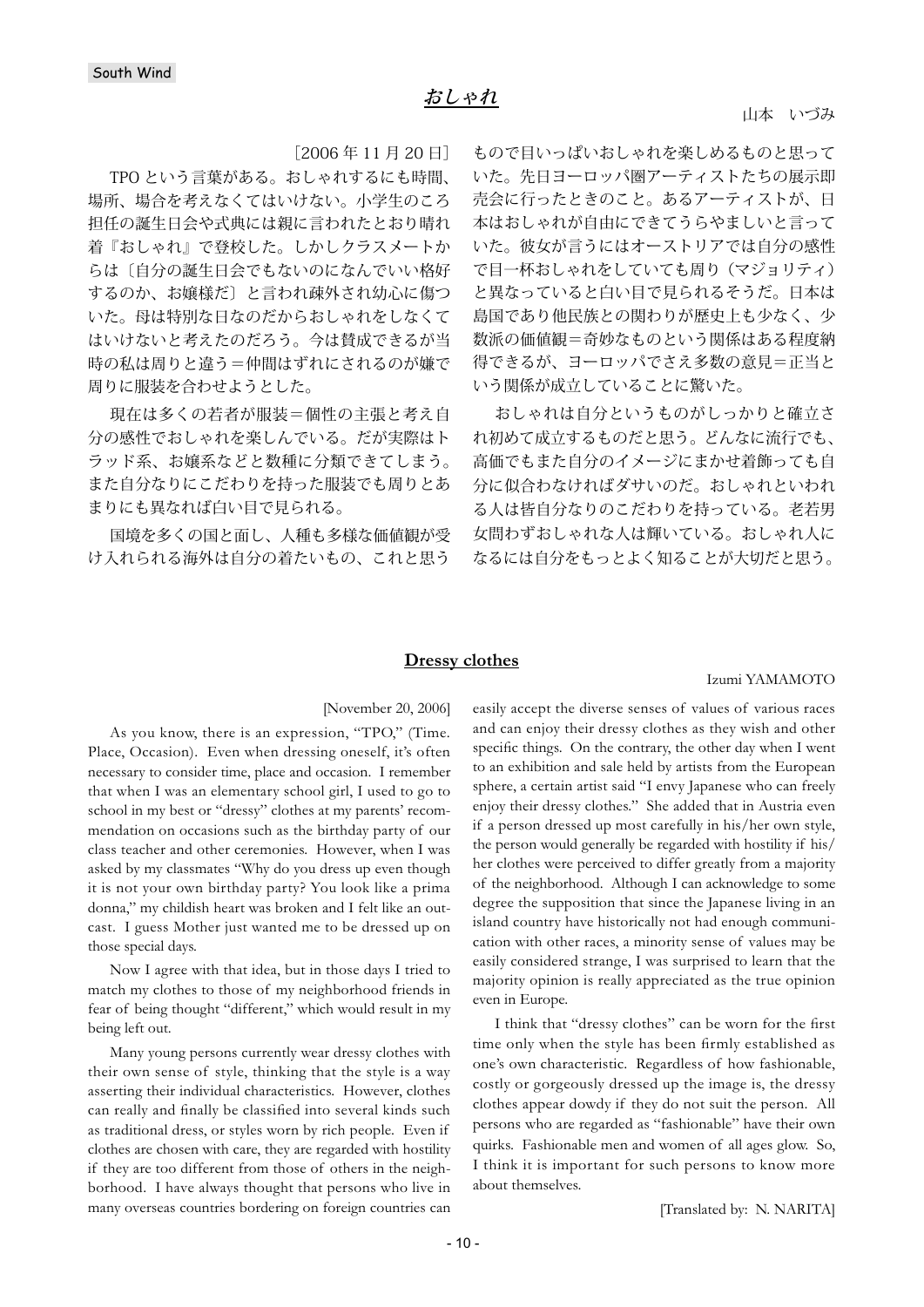#### 山本 Izumi

 $[2006 \n45 11 \n820 \n91]$ 

有个单词 TPO, 说的就是打扮也必须要考虑到时 间、地点、场合。小学的时候班主任的生日派对或 是学校庆典会时就按照父母所说「打扮」得漂漂亮 亮地去了学校。但是却被同班同学说是「又不是自 己的生日派对为什么打扮得这样、臭美! | 一下子 被冷落了不算, 幼小的心灵也受到了刺伤。母亲大 概是考虑到因为是特别的日子必须那样打扮一下吧。 尽管现在是这样想了但当时我的思想就是不能和周 围的同学不一样=即不愿意被周围的人所排斥所以 就随大流了。

现在许多年轻人可以随心所欲想怎么打扮就怎么 打扮。但实际上还是有传统式淑女装、现代小姐装 等许多区别。另外太追求自我穿着奇怪也会遭到白 ⴐDŽ

一首以为能在海外同不同国家的人、不同人种的 思想接触后自己想穿什么也就是自己所想的就能通 讨打扮而表现出来的了。前些日子夫了一次欧洲手 工艺者的展销会。其中有位艺术家就说羡慕日本人 能自由自在地打扮好上街。据她说在奥地利即便自 己想根据自己的性情想这么打扮和周围不一样的话 还是好像会遭到白眼。日本是岛国在历史上和别的 民族之间的关连较少, 少数人的价值观一这种奇妙 的关系在一定程度上是可以理解的, 但很惊奇即使 在欧洲也是以多数意见=一种正当的关系而被成立 着的。

我认为打扮首先是以自我为主而成立的。但是即 便是时尚、昴贵的打扮也要根据的个性来打扮和自 己不相称的装饰是不合适的。被赞成很会打扮的人 都有自己的打扮的原则。不管男女老少打扮得体的 人都很光彩照人。还觉得要做会打扮的人最重要是 要先学会了解自己。

「翻译:王晓菁ヿ

## 英語で異文化再発見 / **"Let's Rediscover Japan"**

港区国際交流協会では、英語による「異文化再発見」の会を毎月原則第二または第三土曜日に開いて います。

日本について、知っていると思っていても、まだ見落としていることがあるかもしれません。また、海外 のことを知ることで、日本のことを知ることもあるかもしれません。

このプログラムでは、毎回、スピーカーが一つの話題を提供します。スピーカーのお話を聞くだけで なく、参加者同士のフリーディスカッションの時間もあります。

興味をお持ちの方、ぜひ一度ご参加ください。新しい発見があるかもしれません。

日にち: 2月17日 (土)、3月17日 (土) 4月14日 (土) 午後1時 30 分~ 3時 30 分

場 所: 三田 NN ホール スペース D(港区芝 4-1-23)

This program for rediscovering Japan is conducted in English. Meetings are held monthly on the second or third Saturday. Can you fully and confidently express yourself when discussing Japan and your own country? There may be some things you have overlooked or features which you will want to reexamine after hearing someone else's ideas. Meetings include time for free discussion among participants. Everyone is welcome!

Date: Saturdays, February 17, March 17 and April 14

Time: From 1:30 p.m. to 3:30 p.m.

Place: Mita NN Hall, Space D, 4-1-23 Shiba, Minato-ku, Tokyo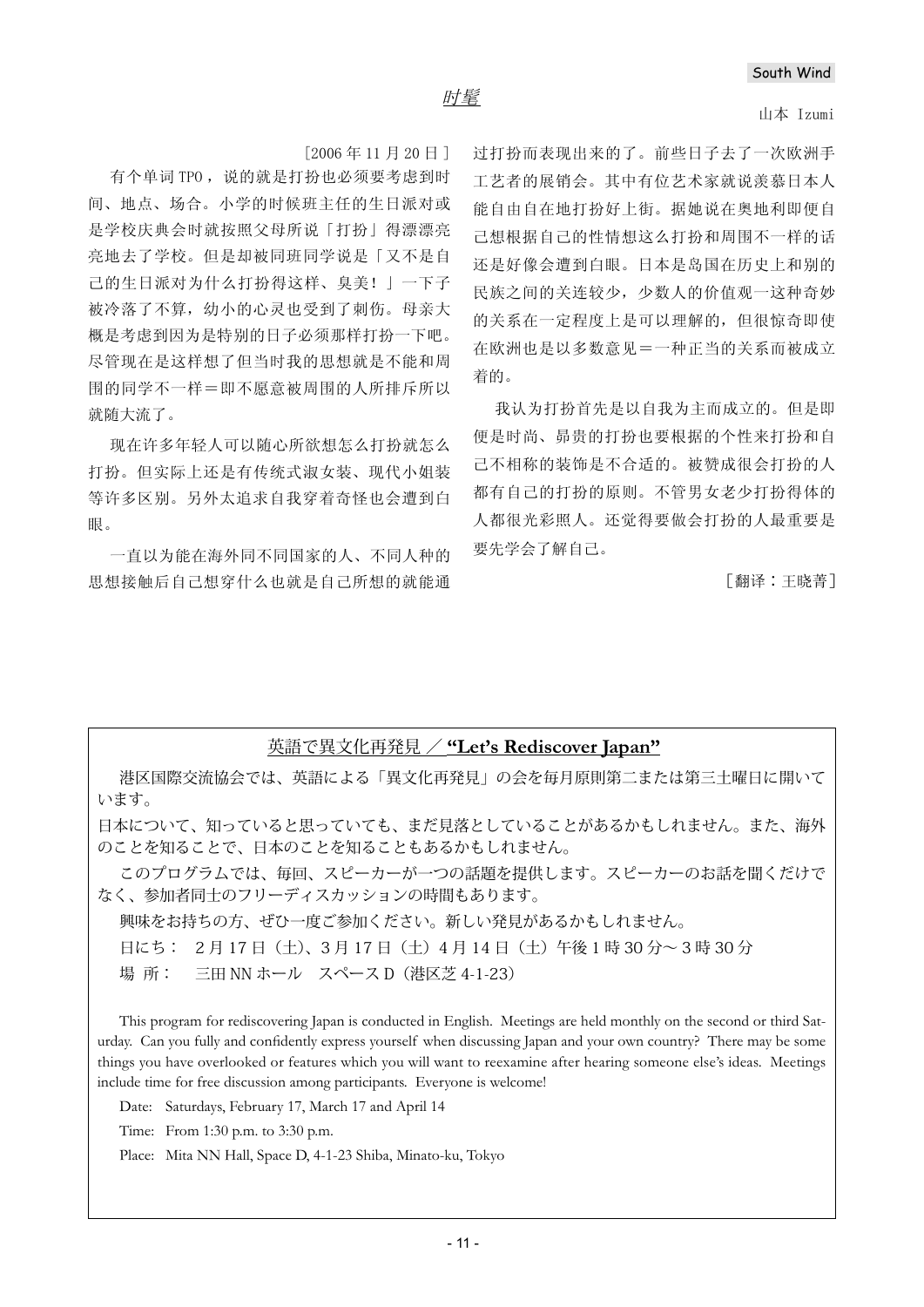[2006 年 12月9日] 「人は外見で判断するな。内面が大切だ」。

よく聞く言葉です。私も、ずっとこの言葉を 信じていました。3ヵ月前にイメージコンサルタ ントのKさんにコンサルティングしていただくま では。

ちょっと話は変わります。一ヵ月前に、早稲 田大学の有志学生が主催した就職活動セミナーに ゲストスピーカーとして出席しました。非営利 団体への就職についてのアドバイスを話すためで す。その場で、ある男子学生がこう発言しました。 「私は、就職の面接の前に靴をピカピカに磨きま す。それは、自分の外見に細やかに気を配るとい う、自分自身の内面を見ていただきたいからです。 他の表現にすると、自分の内面の細やかさを、靴 をきれいにしている、という外見によって表現し たいのです」。この発言が、内面と外見の関係を よく現しています。外見は大切です。それは、そ の人の内面の表現だからです。

私がバンコクのビジネススクールに留学して いたとき、「プレゼンテーションを行うときは、 服装に注意するようにしてください。聞く人が、 あなたに良い印象を感じなければプレゼンテー ションは失敗します」と、教授が学生によく言っ ていました。実際、教室でも、プレゼンターが Tシャツを着ている場合とスーツを着ている場合 では、明らかにスーツの方がプレゼンテーション から受ける信頼性は高く感じます。でも、自分に 合った服装はどんな風にしたらいいのでしょう? ファッション雑誌は数多くあれど、果たしてどれ が自分に向くのか、さっぱりわかりません。

ビジネススクールを卒業して今年の6月に日 本に帰ってきてから、私はすぐにイメージコンサ ルタントのKさんに連絡をとりました。Kさん は、私が所属する国際NGOの理事を長く務めて おられる方。イメージコンサルタントとは、クラ イアントが、ご自分の外見や雰囲気を自分の意思 で作り上げる「プレゼンスマネージメント」のコ ンサルティングを行うコンサルタントです。その コンサルティングは、コミュニケーションについ ての研究者、社会言語学者のアルバート・メラビ アン (Albert Mehrabian)の調査に基づいていま す。それは、相手の印象の7%は話の内容、38% は声のトーン、話すスピード、抑揚で、55%は話 し手の外見やボディーランゲージで決まるという もの。つまり、第一印象、見た目のよさは、コミュ ニケーションを大きく左右する要因だ、という調 査です。

Kさんは、プレゼンスマネージメントの必要 性について、平易な説明をしてくださいました。 「デートするときは、誰でも自分の外見にたいへ ん気をつかいますよね。ビジネスの場面だって同 じことですよ。お客様に選んでいただけるように ね」。イメージコンサルティングは、その人の肌 の色や性格をカウンセリングして、その人の魅力 を引き出すような色使いの服装をアドバイスして くれます。女性の場合は、化粧の仕方もコンサル ティングに含まれます。詳しい理論については、 私にはとても説明できないのですが、「その人の 内面の良さを服装や化粧によって引き出す」のが プレゼンスマネージメントの中核だということは わかりました。

私は、それまで俗にアースカラーと呼ばれる 茶色系の服装を好んでいたのですが、Kさんのコ ンサルティングを機に、青や白、上品なピンク や紫などの、シャープでコントラストの高い色を 使った服装に思い切って変えました。これらの色 の方が、私の肌の色に合い、また私の性格の強み である論理的な側面を外面的に表現してくれると いうのです。

実際、私は、過去に、自分の意見を論理的にはっ きりと表明することに、よくとまどいを感じてい ました。理屈っぽい人間だ、というネガティブな 評価を受けることを恐れていたのです。しかし、 服装を通して、論理性を自分の性格の強み、とし て外面的に表現することにより、自信を感じるこ とができるようになりました。自分の内面を臆せ ずに表現できるようになった、ということでしょ う。また、他人がどういう点に気をつけてお洒落 しているのか、が以前よりも良くわかるようにな りました。それは、その人の内面の表現なのです よね。

最近、「岩船さんはお洒落ですね」と言われる ことがあり、服装に気を使わなかった過去の自分 のことを考えると、これは大きな驚きでした。今 はこう思います。「人間は外見が重要だ。内面の 豊かさをわかっていただくために」。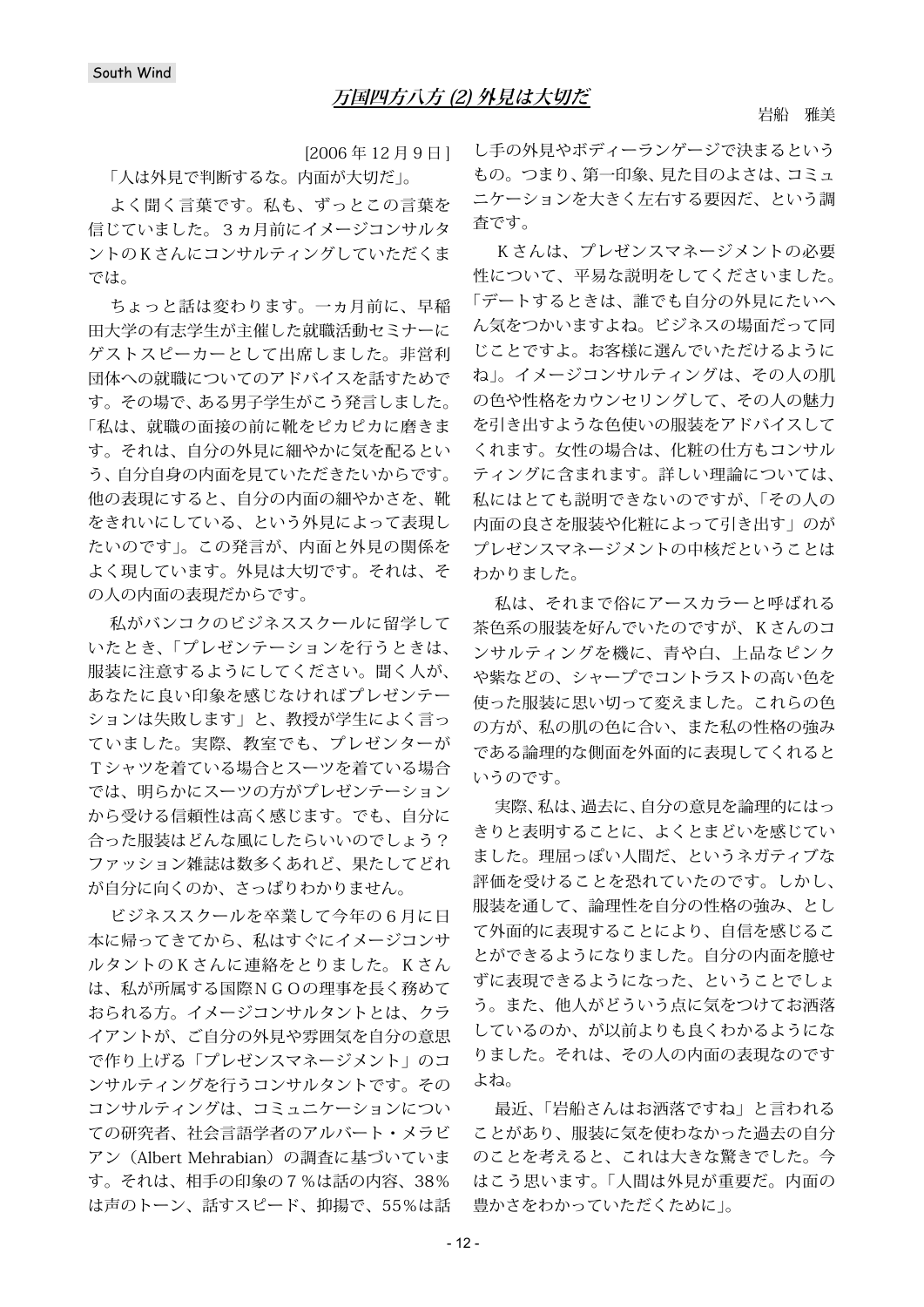#### **Every Direction of the World (2) Outward Appearance is Important**

#### [December 9, 2006]

"Don't be deluded by appearances, the inner being is important." This is a phrase we frequently hear. I myself had long accepted these words as true until three months ago when I had a consultation with Ms. K., an image consultant.

Setting this subject aside for a while, one month ago I attended a job seminar hosted by some volunteer students in Waseda University as a guest speaker. I was asked to speak about job hunting for non-profit organizations. After the talk one of the students stood up and said, "I always give my shoes a good shine before going to job interviews. I want to show the interviewers my inner self; that is I always try to give attentive thought to my appearance. In other words, I want to show my inner attentiveness by tidying myself up." These remarks symbolize the relationship between the inner and outer self. Appearance is important, for it shows your inner world.

When I was studying at a business school in Bangkok, professors would tell us, "You should dress appropriately when you make a presentation. You won't be a success if you can't make a good impression on the audience." A presenter wearing a suit really does seem more trustworthy than one wearing a T-shirt. What should I wear? I can't tell what clothes suit me best; there are many fashion magazines though.

Right after coming back to Japan when I had finished at the business school, I got in touch with Ms. K. who has long been serving as a Director of the international NGO that I am with. An image consultant gives advice to his/her clients on how to make the most of themselves—their personalities and their outlook, which is called presence management. This is based on a survey by Albert Mehrabian, a social linguist who specializes in communication. He says only 7% of the impression you give is from what you say; 38% is from your tone of voice, speed of speech and intonation; and 55% from your outward appearance and body language. In short, your appearance makes the greatest impression at a first meeting.

Ms. K. explained briefly the importance of presence management. "You are concerned about how you look when you have a date, aren't you? Why shouldn't it be the same in a business sense? You want to be chosen by your customers, don't you?" An image consultant sees your skin color and talks with you to get to know your personality, and then gives advice on what color will bring out your hidden charm. How to put on your make up is included when you are a woman. The theory in detail is beyond my comprehension, but I know that the core concept of presence management is to present yourself advantageously through your clothes and make-up.

I used to wear brownish clothes called earth colors, but I changed dramatically after taking advantage of Ms. K.'s consultation. I started wearing sharp colors to give a contrast like white and blue, refined pink and purple. Ms. K. says those colors match my skin and express my logical disposition which, she says, is my strength.

To be honest with you, I used to get embarrassed when trying to express myself clearly and logically. I was afraid of giving a negative impression. After following Ms. K.'s advice I felt confident in setting forth my strength through my outward appearance. I am no longer shy about showing my inner self. I now pay attention to the way other people look. Appearance represents your inner world, doesn't it?

Some people recently said, "Mr. Iwafune dresses smartly," which is a big surprise when I reflect on how I used to look. Now I believe appearance is important, to show your inner richness.

[Translated by: M. KAWASHIMA]

# **港区国際交流協会「交流サロン」のご案内**

参加者が自由におしゃべりする場として、隔月第三金曜日の夜、「交流サロン」を開いています。200 円程度のスナック菓子をご持参の上、ご参加ください。詳細はお問い合わせ下さい。Tel. 03-3578-3530 2 月 23 日(金)、4月20日(金)午後 6 時 30 分~ 8 時 30 分 港区役所9階会議室

### **MIA Friendship Lounge – Let's talk over a cup of tea!**

We welcome your attendance at our MIA Friendship Lounge. The Friendship Lounge is not a lecture or a classroom. Our main purpose is to enjoy chatting, exchanging views and making friends over a cup of coffee or tea. The 3<sup>rd</sup> Friday of every 2nd month is your time to participate in mutual understanding and communication between Japanese and non-Japanese residents. Feel free to visit the space and please bring a snack worth 200 yen with you. For details, please call MIA at: 03-3578-3530.

> Fridays, February 23 and April 20; 18:30-20:30 Minato City Hall 9<sup>th</sup> floor

### 交流社交室信息

为了促进,外国人和日本人的交流,隔月第三个星期五晚上,以下时间举办交流社交室,届时请邀请朋 友一起参加。参加者请携带 200 日元左右的小吃参加。详细的情况请打电话问询: Tel. 03-3578-3530

> 2月23日, 4月20日 (星期五) 下午 6:30-8:30 于 港区区役所9层会议室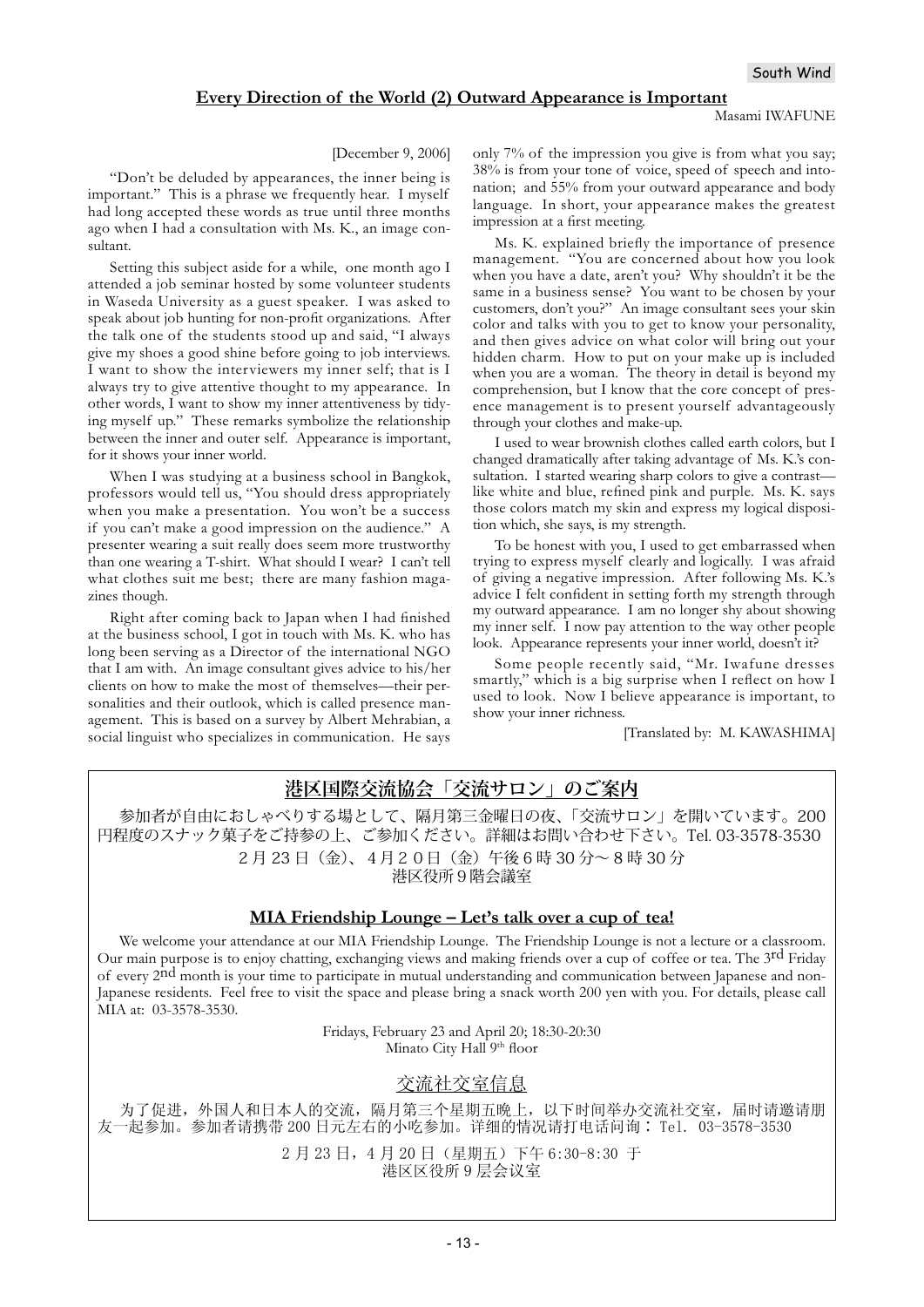$[2006 \n45 12 \n49 H]$ 

[不要只凭外表去判断一个人, 重要的是内涵。]

这句话是我们经常听到的, 截至3个月前, 我也 一直坚信这句话。不过, 在向形象咨询专家K先生 请教以后, 我的想法完全改变了。

1个月前, 我作为嘉宾演讲人参加了早稻田大学 的学生自发主办的求职研讨会,目的是介绍有关到 非营利团体就职方面的事情。当时有个男学生说: "在就业面试前,我把皮鞋擦得闪闪发光,是希望别 人能够看到我很细心地注意自己的外表,希望别人 能够看到我的内心世界。换句话说, 通过擦干净的 皮鞋这一表面现象,我要表达自己细致入微的内涵。" 这一发言充分体现了内涵与外表之间的关系。外表 是很重要的,因为外表是内涵的体现。

我在曼谷的商业学校留学的时候, 教授经常对学 生们说: "向顾客进行说明的时候, 要注意自己的穿 着打扮。如果你不能给对方一个好印象, 你的说明 就会失败。"实际上, 在课堂上进行说明的时候也看 得很清楚, 穿着西服进行说明, 明显比穿着T恤进 行说明时容易被人接受和相信。可是, 适合我自己 的服装应该是怎样的呢?虽然时装杂志很多,但我 完全不知道哪一本的哪一套风格适合我自己。

今年6月, 我从商业学校毕业回到日本以后, 马 上跟形象咨询专家K先生取得了联系。K先生长期 在我所在的国际 NGO 担任理事。形象咨询, 是向顾 客提供指导,帮助顾客按照自己的意愿塑造自己的 外表和气质的"外表管理"。这项咨询, 是以研究 交流的社会语言学者阿尔伯特 · 梅拉宾 (Albert Mehrabian) 的调查为基础进行的。该调查指出, 在 决定对方印象的要素中,讲话内容占7%;声调、说 话速度和抑扬起伏占38%; 其余55%是靠说话人的 外表和肢体语言决定的。也就是说, 第一印象 · 外 观的好坏是影响人际交流的极为重要的因素。

关于外表管理的必要性, K先生给我作了简明易 懂的说明: "约会的时候, 谁都非常注意自己的外 表吧, 商务场合也是一样的, 这是为了让顾客选择 你。"形象咨询的指导内容是: 根据各人的肤色和性 格,协助其选择突出自己魅力的服装色彩 对于女性, 指导内容还包括如何化妆。我是说不清楚详细理论 的, 只能理解"通过服装和化妆可以突出体现一个 人内在的长处",这就是外表管理的核心。

我向来喜欢穿那种俗称为土色的褐色服装,借着 向K先生咨询的机会, 我下决心将服装颜色改为使 用蓝、色、高雅的粉红和紫色等色调强烈、对比度 高的服装。K先生说, 这些颜色比土色更适合我的肤 色,同时,能够突出表达我性格中较强的逻辑性这 一长处。

其实, 过去我在清楚表达自己的逻辑思维时, 往 往感到踌躇, 害怕别人认为我是那种好讲道理的人。 但是通过选择服装,将逻辑性表现为自己性格的长 处, 使我感到有了自信。这意味着我变得勇于表现 自己的内涵了。同时, 比以前更加能够理解别人是 在那些方面刻意打扮的, 这就是一个人内心世界的 表达吧。

最近, 有人说"岩船先生穿衣服很讲究啊", 对 于以往从未注意过自己服装的我来说, 感到非常惊 讶。现在我是这样认为的: "人的外表要讲究, 这是 为了表达自己丰富的内涵。"

[古川 智子]

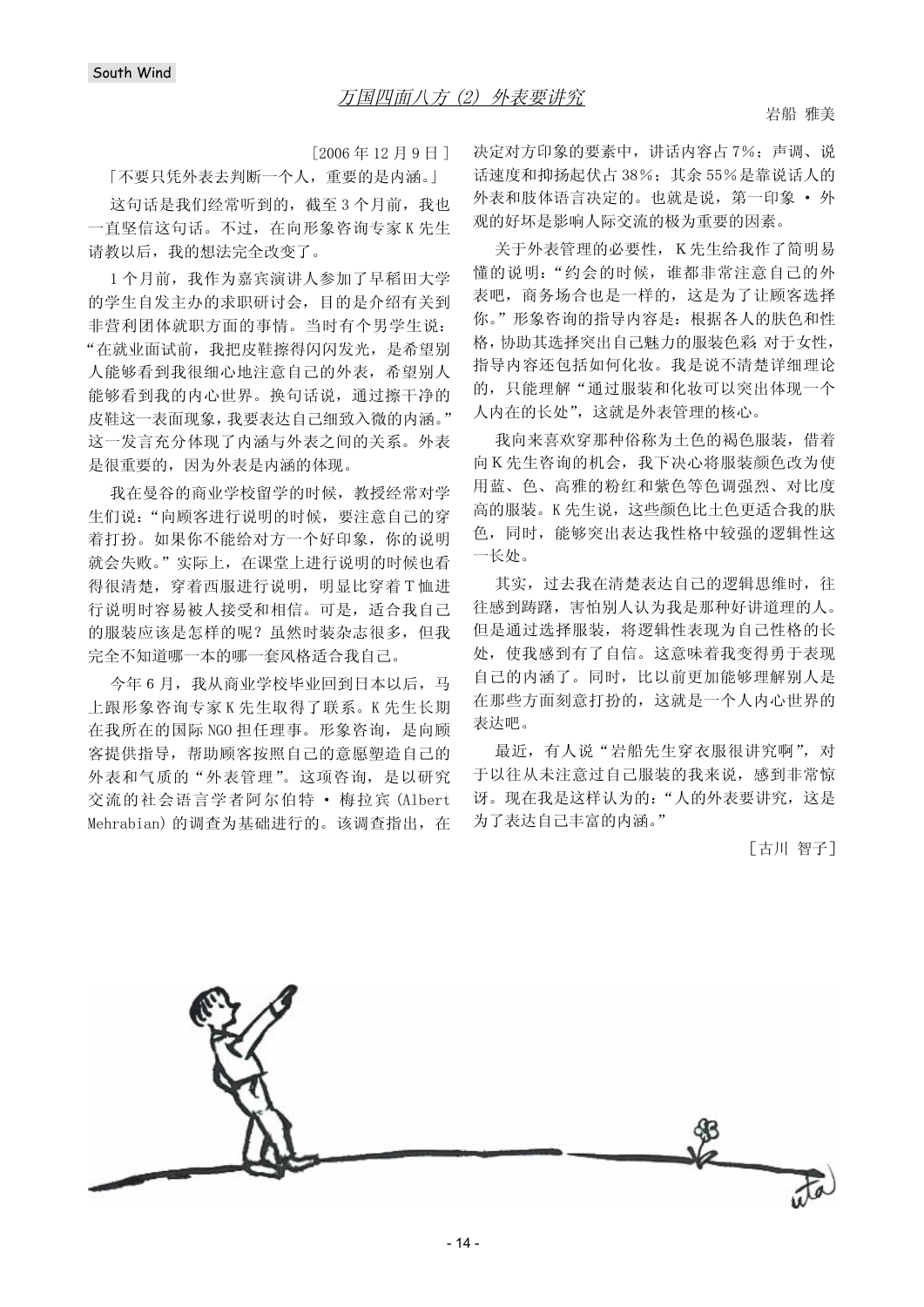

**さよなら戌年! ようこそ、亥年 !** Bye-bye Year of the Dog! Welcome Year of the Boar!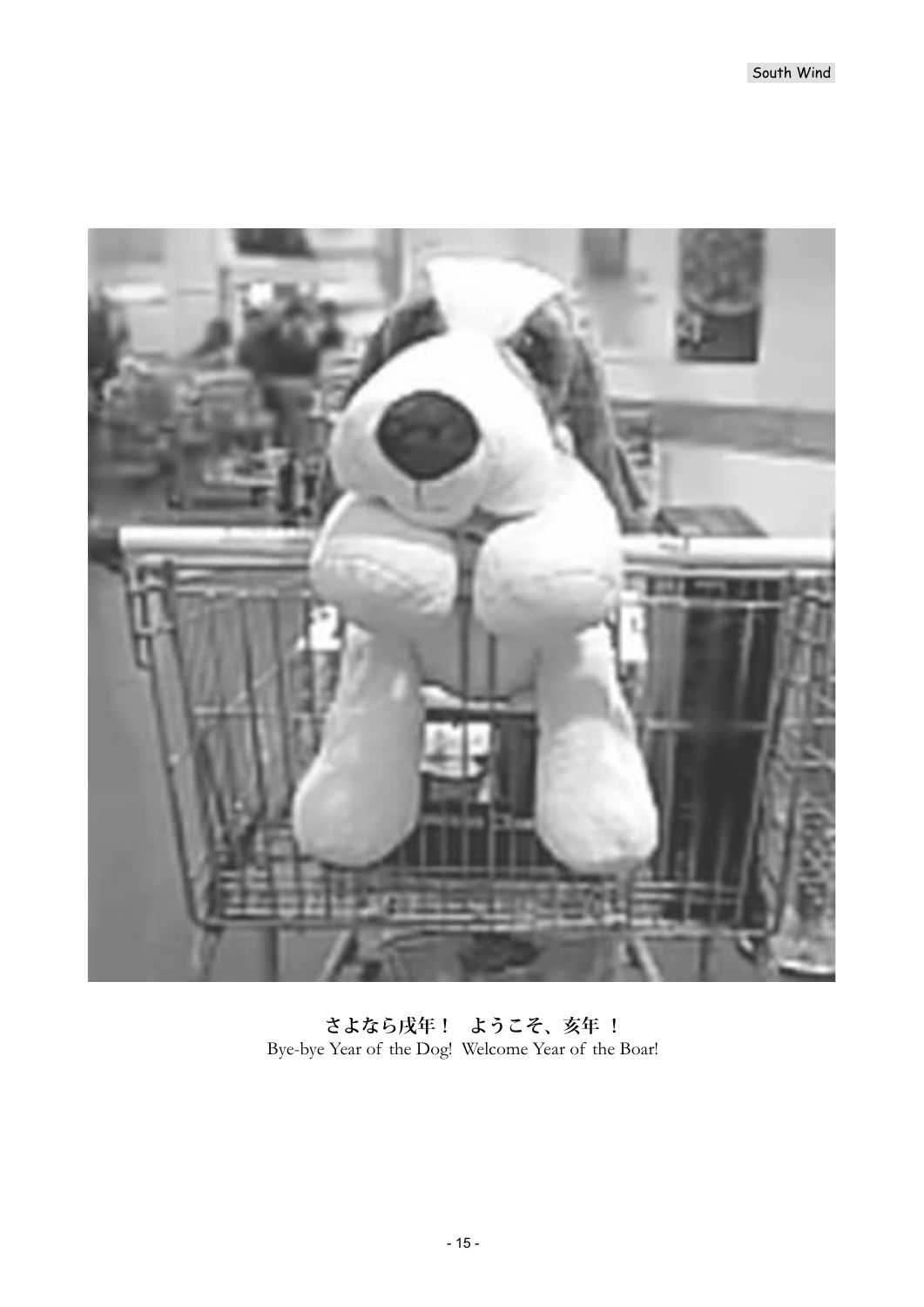

# **注連縄 ( しめなわ )**

神社や神棚などに見られる「しめなわ」の意味を御存知で すか?これは、一本の縄が境界を示し、外の不浄に触れさせな いために内外を仕切るために用いられます。

日本の神である天照大神 (あまてらすおおみかみ)が、天の 岩戸からお出になった後、岩戸に縄を張り再び中に入れぬよう にしたのが「しめなわ」の始まりとされています。

お正月に門松とともに戸口に「しめ飾り」を置くのは、家 の中に神様だけを招きいれ、悪霊を入れず、無病息災・家内安 全を願ってのこととされています。

#### **Shimenawa**

Do you know the significance of the thick rope, or "shimenawa," that you see at a shrine or on the Shinto god-shelf in a home or office? It is a single rope indicating the boundary that separates the impure world outside from the pure one inside.

The word is said to have its origin in Japanese mythology. After Amaterasu Omikami (Japan's mythical sun goddess), came out of her cave in the heavens, a rope (the original shimenawa?) was strung across the entrance to prevent her from going back inside.

At New Year's, Japanese people decorate the entrances to their homes with "shimekazari" (shimenawa) and kadomatsu (pine branches), indicating their wishes for the good health and safety of the family within by preventing evil spirits from entering.

## 稻草绳(西迈纳瓦)

您知道在神社和神龛等处常见到的「稻草绳」的意义吗?这 绳子作为隔开内外的境界,用来防止外界的不净之物。

据说日本的天照大神(阿马泰拉斯澳米卡米), 从天上的石 洞里出来之后, 在石洞门上设了绳网以表示不再重返洞中。这个 传说被认为是「稻草绳」的开端。

新年与门松一起挂在家门口的「稻草绳」, 被认为是能够挡住 恶鬼,请进神仙,消灾防病,保佑全家的吉祥物。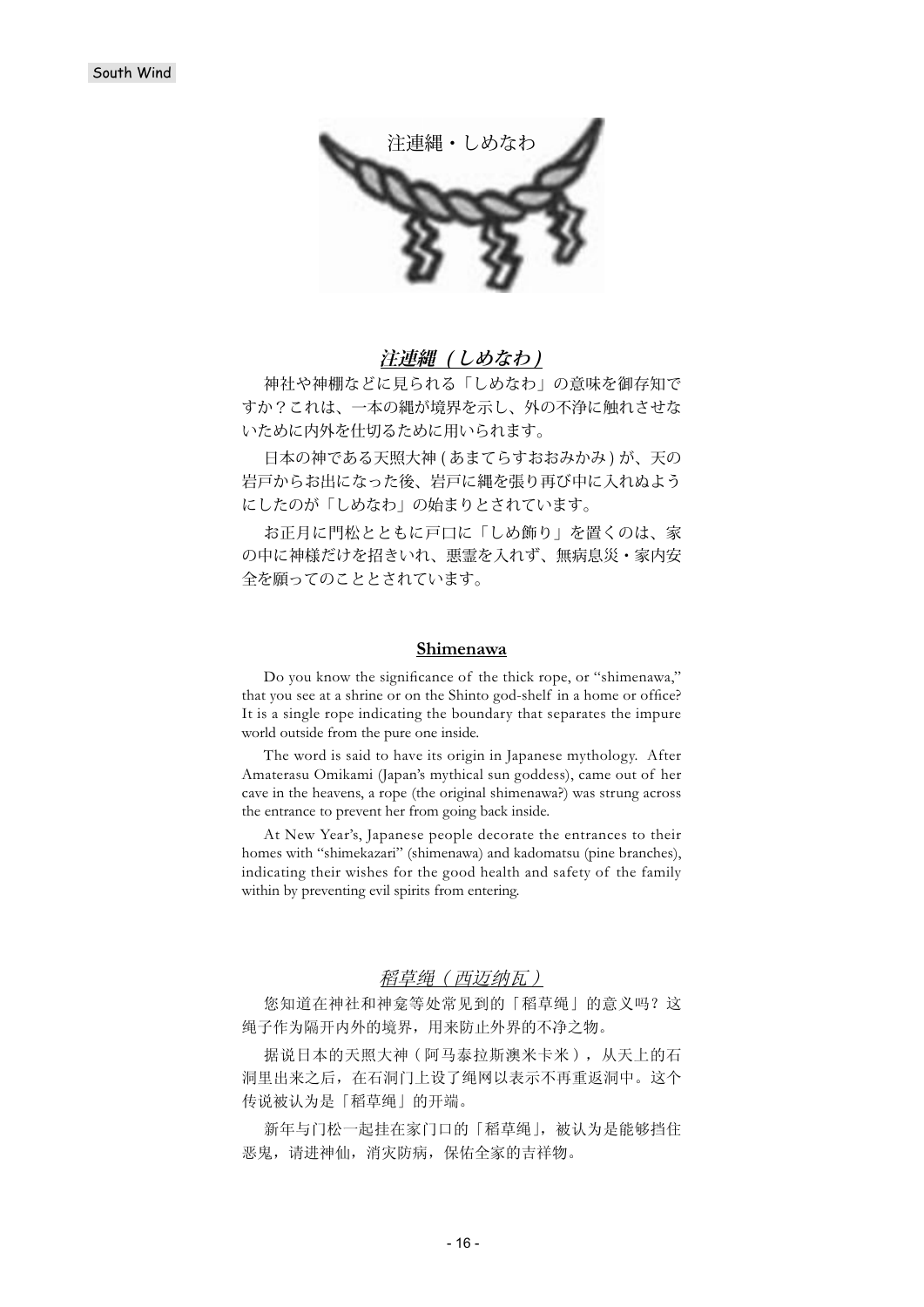## **編集後記**

新しいジーンズを買ったら、いつもよりきれいに歩くよう気をつけるよ うになりました。10 代の頃から愛用している香水は、どんなに緊張した仕 事に向かう朝でも私をいつもの私にしてくれます。洋服の色やアクセサリー が元気をくれることもあります。「おしゃれ」というものは、「私に縁がない」 などと敬遠してしまうものでなく、日々の生活を豊かにし、自分の気分を高 めてくれるものでもあると思うのです。

次号では、皆さんのお茶についてのエッセイをお寄せいただきたいと思っ ています。マグカップにミルクたっぷりのコーヒーを入れて、手のひらでマ グカップを包みながら友人と話したりする時間は、とてもリラックスして楽 しいものです。国によってもお茶の種類や習慣などもあるでしょう。次号は 「私とお茶」というテーマで、サウスウィンドの読者の皆さんからのエッセ イを楽しみに待ちたいと思います。

編集長:ののがきあつこ

## **Postscript**

I bought a new pair of jeans, and I became more careful about walking nicely. My favorite perfume from my teenage days always makes me feel like "myself " even if I have a difficult business appointment that day. And it often happens that the color of my clothes or accessories encourages me. Some people might say "I am far from Oshare/Fashionable" and try to avoid talking about it, but I think it enriches our daily lives and creates better conditions.

In the next issue, we would like to receive your contributions on "Tea." I always enjoy chatting with my friends when I hold a mug filled with cafe au lait in my palms. Each country has various kinds of teas and customs for drinking it. We are looking forward to your contributions under the theme of "Tea and me."

Editor-in-chief: Atsuko NONOGAKI

### 编辑後记

如果买了新的牛仔裤, 会变得比平时更注意漂亮地走路。我从十几岁就喜 欢用的香水, 无论是夫做多久紧张的工作的早上, 也会帮我找回原本生机勃勃 的我。西服的颜色和手饰也会把生气带给我。请不要把时髦想象成和自己没有 缘分, 敬而远之。时髦会丰富每个人每一天的生活, 高扬每一个人的情绪。

下一期, 请诸位撰写关于茶的文章。把用充足的牛奶冲开的咖啡放入茶杯, 手托茶杯和朋友聊天的时光是多么开心,多么放松。我想,不同的国家也会有 不同种的茶和不同的饮茶习惯。下一期的题目是「我和茶」。我们全体编辑成 员都在盼望着来自读者的投稿。

编辑长:野野垣 安津子

「翻译:李水ヿ